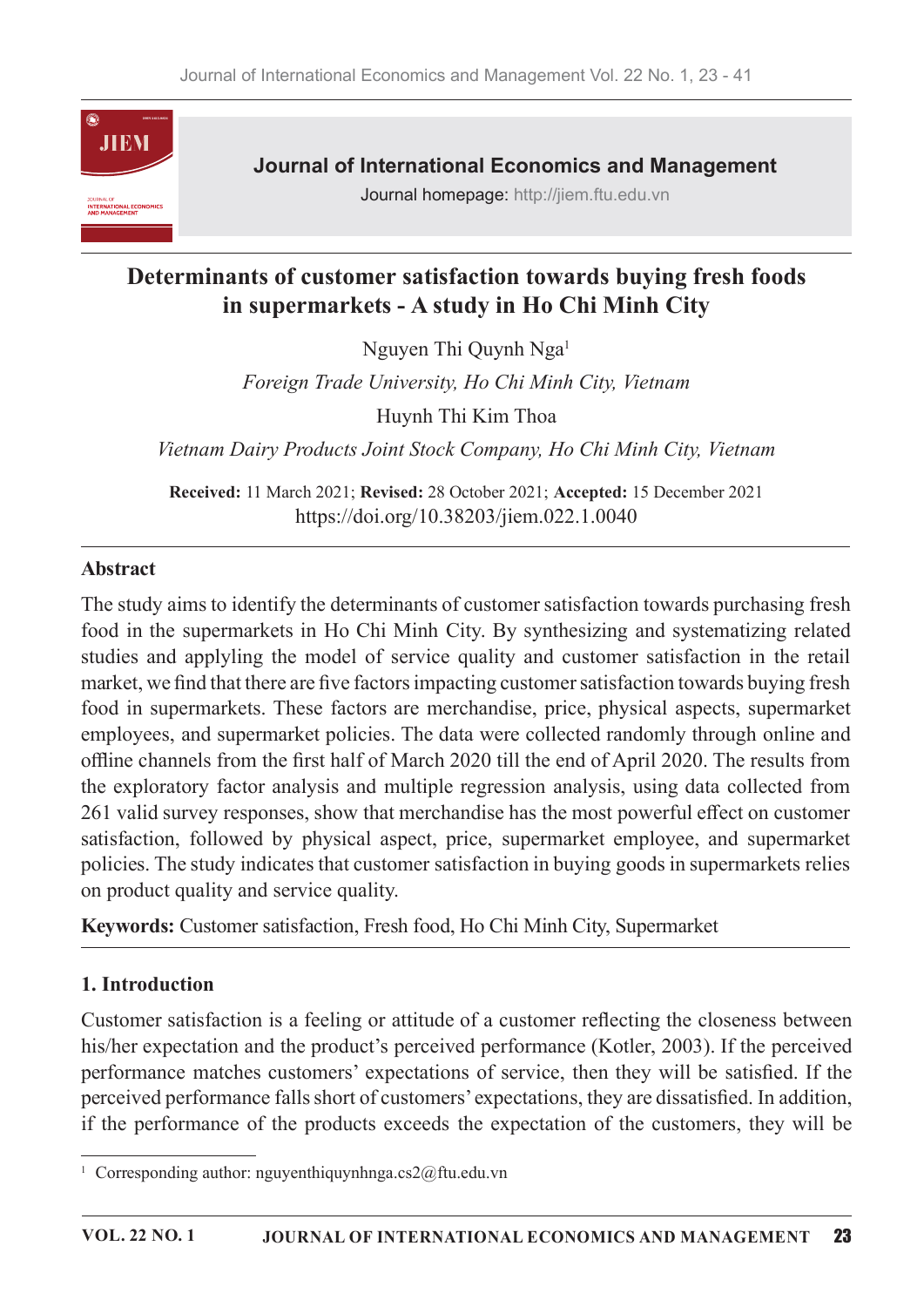highly satisfied or delighted (Rana *et al.*, 2014). In business terms, gaining high levels of customer satisfaction is important to a business because satisfied customers are most likely to be loyal, tend to make repeat orders and use a wide range of services offered by the business (Jeevananda, 2011). A satisfied customer is a key precursor of a business's loyalty (Huyen, 2020). In conclusion, customer satisfaction can be defined as the feeling of customer toward a product/service after it has been consumed. Customer satisfaction is the key to the success of a business. In recent years, thanks to an increase in disposable income, higher education, and living standards, customers tend to care more for the nutrient and safety of fresh foods. This phenomenon leads to a change in customer behavior and a shift from the traditional markets to modern trade channels. The growth rate of traditional channels was just around  $5\%$  in two years from 2017. The figure of modern trade doubled to 16% in 2019 (Deloitte Vietnam Company Limited, 2020). Aggressive M&A from giant groups create the motivation for the development of supermarkets and enhance the competing capability of domestic enterprises. One of the typical instances is that of Saigon Co.op, which took over 18 stores and the entire e-commerce retail system of France Auchan Retail in Vietnam in 2019 (Tuoi Tre Newspaper, 2019). Along with the above positive aspects, the Vietnam retail (supermarket) industry is known as one of the most challenging ones. Like most countries in Southeast Asia, Vietnam's retail landscape is heavily dominated by its traditional wet markets and small independent stores catering small quantities of goods and products for day-to-day consumption (Euro Asian research experts, 2018). The COVID-19 outbreak leads to the reduction in customer demands and physical interactions, which creates an accelerated shift towards omnichannel purchasing behaviors. For instance, the e-commerce channels are increasingly used as a substitute for physical shopping activities. As a result of the pandemic, more than 50% of Vietnamese consumers have reduced their frequency of visits to supermarkets, grocery stores, wet markets, while 25% of them have increased their online shopping (Deloitte Vietnam Company Limited, 2020). In the present context, to meet the rapid changes of the market's demand, it is no doubt that analyzing the factors affecting customer satisfaction to reconsider marketing strategies demand is listed among the top priorities of companies.

After the process of analyzing and evaluating the related previous studies, we identify three research gaps. First, most Vietnamese researchers have just analyzed elements affecting the customer intention or customer decision, but not customer satisfaction (Chu and Pham, 2013; Vu et al., 2018; Do and Nguyen, 2015; Nguyen and Nguyen, 2015). Second, the supermarket is the mixed business between the supply of goods and service. However, most previous studies focus on highlighting the impact of service quality, ignoring the contribution of merchandise quality and lacking a deep analysis for particular categories (Nguyen, 2016; Dang, 2019; Dabholkar et al., 1996; Weerasiri, 2015). Lastly, only a few studies investigate the customer satisfaction in the supermarkets in Ho Chi Minh City, which is the largest city in Vietnam, with about 8.6 million people compared to the national population of 94.7 million people (General Statistics Office of Vietnam, 2018).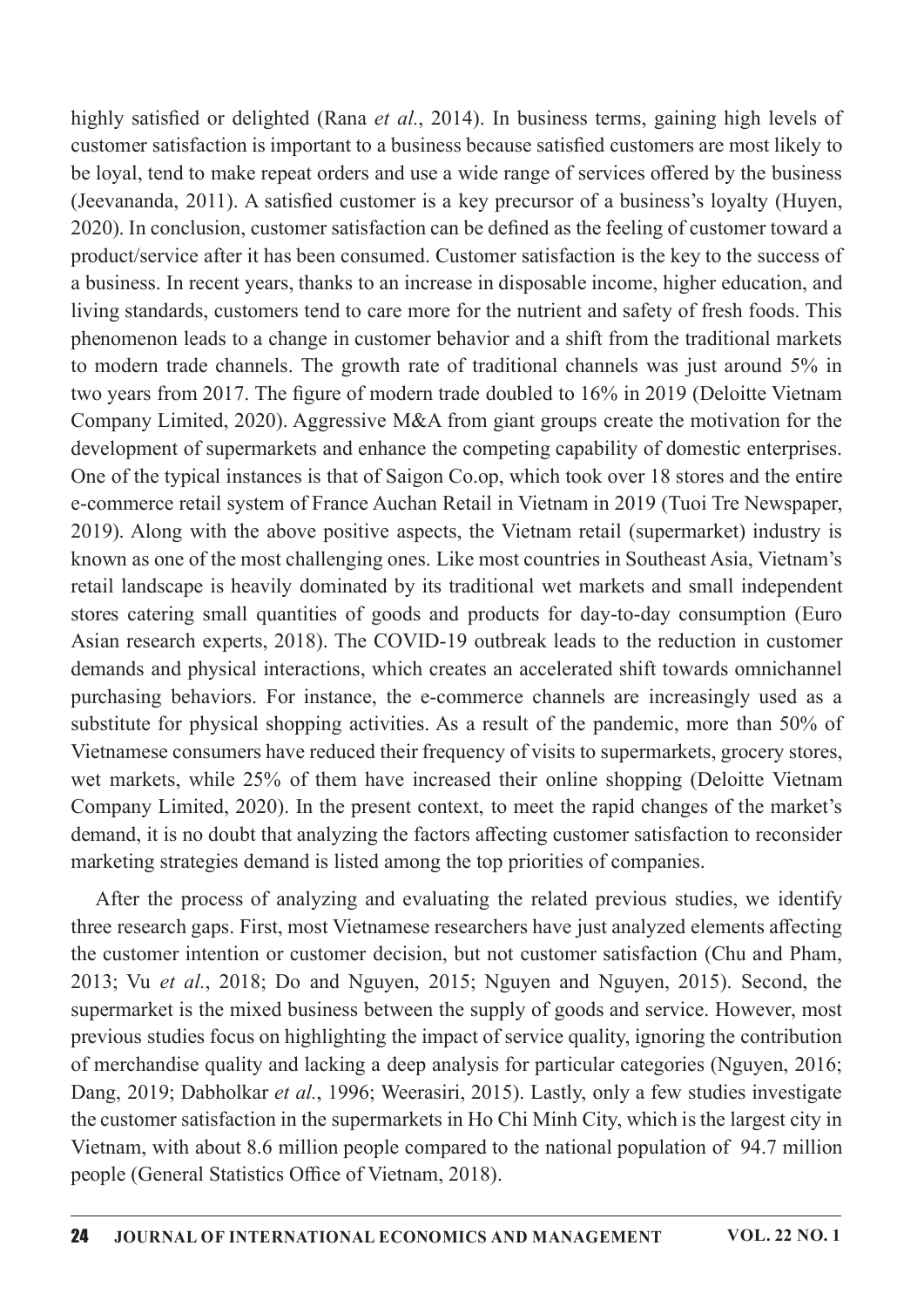In this research, we decide to focus on evaluating the determinants of customer satisfaction towards buying fresh foods, which is always known as one of the main products for daily consumption with many strict requirements related to food quality and safety. We will evaluate the customer satisfaction incorporating both service and product quality. The product quality includes two aspects: the physical distinctive characteristics and the price of fresh food. This paper focuses on the customers who bought and/or having been bought fresh foods in the supermarkets in Ho Chi Minh City to deliver the specified recommendations and suggestions.

There are four contributions of this study. First, the study analyzes customer satisfaction for a specific product and concentrates on both service and product quality impact. Second, this paper proposes and tests two new factors, namely merchandise and price. Third, this research suggests strategies to the Vietnamese businesses in the fiercely competitive retail market. Finally, this study provides a foundation framework for further research for fresh food or the rest of the category in the supermarkets.

The rest of the paper is organized as follows. While Section 2 illustrates the literature review and theoretical framework, research hypotheses are described in Section 3. Research methodologies are presented in Section 4. In Section 5, research results are presented. Suggestions and recommendations are discussed and concluded in Section 6. Finally, Section 7 concludes the paper.

#### 2. Literature review and theoretical framework

According to Hansemark and Albinsson (2004), "satisfaction is an overall attitude towards a product provider or an emotional reaction to the difference between what customers expect and what they actually receive regarding the fulfillment of a need." Customer satisfaction refers to the outcome felt by those that have experienced a company's performance which has fulfilled customer expectations (Angelova and Zekiri, 2011). Tse and Wilton (1988) suggest that satisfaction is a general psychological phenomenon, describing the emotional state as a result of an evaluation of the perceived discrepancy between prior expectations and actual performance of the product or service. Kotler (2003) claims that "the buyer's satisfaction with a purchase is a function of the closeness between the buyer's expectations and the product's perceived performance. If performance falls short of expectations, the customer is disappointed; if it meets expectations, the customer is satisfied; if it exceeds expectations, the customer is delighted. These feelings of satisfaction influence whether the customer buys the product again and talks favorably or unfavorably about the product to others." Based on these definitions, customer satisfaction is defined as a comparison between consumer expectation and perceived value.

Most researchers, investigating the factors affecting customer satisfaction in supermarkets, focus on in evaluating the relationship between customer satisfaction and service quality. Weerasiri (2015) reveals that there is a strong positive relationship between service quality and customer satisfaction. This output is consistent with the study conducted by Beneke et al.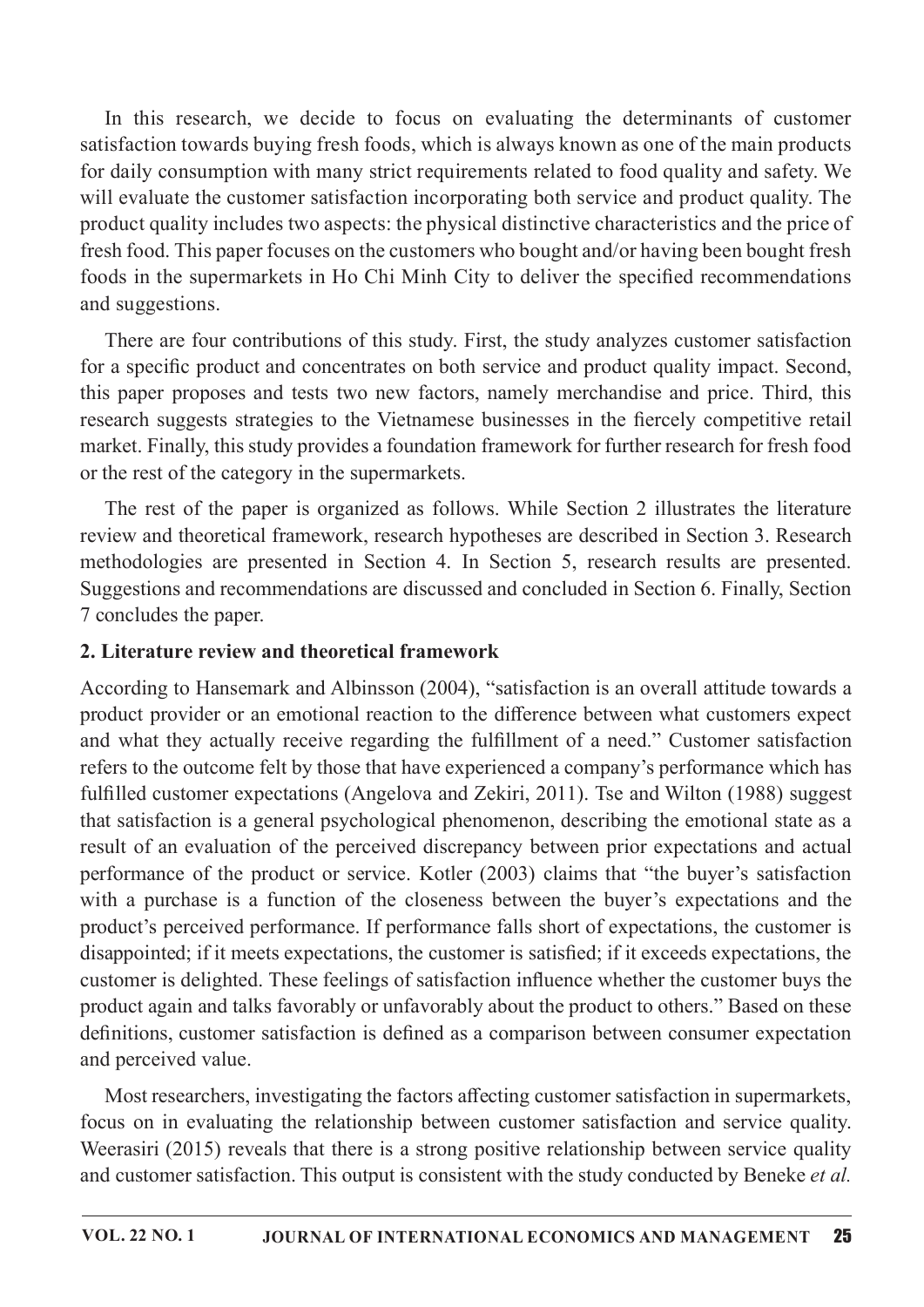(2012), Nguyen *et al.* (2014), and Dabholkar *et al.* (1996). Five dimensions of service quality are: (i) physical aspects, (ii) reliability, (iii) personal interaction, (iv) problem solving, and (v) policy. Among them, physical aspect is the most powerful factors.

Several studies in Vietnam recently demonstrate that service quality in supermarkets is the incorporation between merchandise and service quality. Dang  $(2019)$ , Nguyen  $(2005)$ , Le  $(2019)$ , and Nguyen  $(2016)$  show that product quality is one of the most important and decisive factors affecting on the satisfaction of shoppers. However, when they describe the observation variables of product quality, due to lacking analysis of a specific product, they just mention diversity and the availability of the product. Hence, it is the absence of typical characteristics of the product such as the freshness of fresh food.

To the best of our knowledge, most Vietnamese researchers attend to the factors leading to the customer decision or customer intention to purchasing fresh food. The results of Chu and Pham  $(2013)$ , Nguyen and Nguyen  $(2015)$  show that the factors related to the product quality, which are freshness, reliable origin, package, price, and location, are the most crucial elements affecting consumer buying patterns. Although the above results about customer decision do not directly connect to the factors affecting customer satisfaction, they help us understand more about the customer insights, consumer motivations, and demands for fresh food selling in the supermarket.

Several theories are taken into consideration to understand customer satisfaction and its relationship with (i) service quality; (ii) product quality and customer relationship.

First, the European Customer Satisfaction Index (ECSI) model is often applied to the measurement of products or industries having a mixed supply of both service product. The ECSI model indicates that customer satisfaction is the total influence of three effect variables consisting of corporate image, perceived value, and perceived product/service quality. Perceived quality is a measure of the customer's evaluation via recent consumption experience of the quality of a company's products or services. Perceived value is the perceived level of product quality relative to the price paid or the "value for money" aspect of the customer experience (Coenders and O'Loughlin, 2002). Customer expectation is defined as the level of values and benefits that a customer wants to receive from the goods and services. Therefore, this study focuses on the ECSI model and analyses the effect of perceived service/product quality and perceived value on customer satisfaction towards buying fresh food in supermarkets.

Second, the RSQL model is known as the typical model to measure service quality in the supermarket (Dabholkar et al., 1996). Based on the model of SERVQUAL, Dabholkar et al.  $(1996)$  propose a research model with 28 items, 17 of which are from the existing SERVQUAL scale and the remaining 11 items are from the researchers' review of the literature and qualitative research. Five items from SERVQUAL were deemed inappropriate and dropped. After testing the RSQL model with the U.S. department store, the model shows strong validity and reliability. This model has been applied for many studies (Mehta et al., 2000; Nguyen,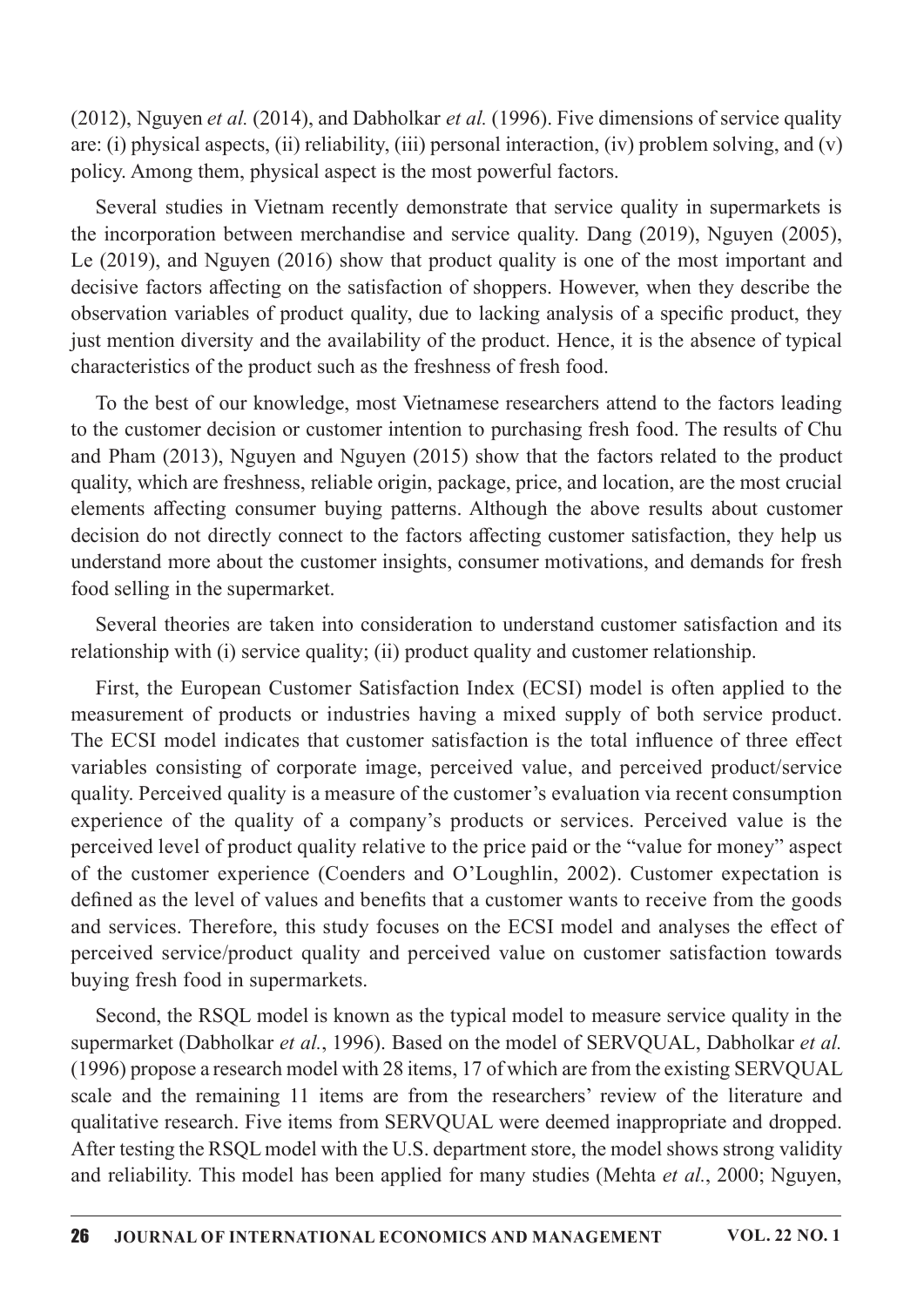2005; Le, 2019; Nguyen et al., 2014). Because of the differences in culture, social context, economy, and policy between Vietnam and USA, we will conduct some necessary adjustments before applying the RSQL model in this study.

Third, the theory of retail service quality of supermarket in Hanoi of Le  $(2019)$  is taken into consideration. Le  $(2019)$  presents that there are five elements leading to customer satisfaction consisting of supermarket employees (0.383), which is followed by merchandise  $(0.26)$ , reliability  $(0.131)$ , physical aspects  $(0.094)$ , and supermarket policies  $(0.059)$ . The scope of this paper is limited to consumers in Hanoi, which provides more similarities in the economy, policies, customer behavior, and customer insights to our study than foreign studies. Besides, Le (2019) demonstrates that product quality makes a huge contribution to satisfaction of the customer.

Finally, we also base on the customer satisfaction theory of Azhar *et al.* (2013), which focuses on analyzing the impact of fresh food attributes in the hypermarkets in Malaysia. The results reveal that consumers are more attentive to the quality and price of fresh food compared to the availability and reliability of service. The majority of customers were satisfied with fresh food quality especially in the aspect of freshness, physical appearance, cleanliness of fresh food. Our study applies Azhar's results to build the proposed observation items for two measurement scales: product quality and price.

### 3. Research hypotheses

Combining the theoretical frameworks from previous studies (Dalholkar *et al.*, 1996; Azhar et al., 2013; Le, 2019) with the results of qualitative research and typical features of Ho Chi Minh shoppers, we build a proposed theoretical model with five dimensions consisting of merchandise, price, physical aspects, supermarket employees, and policies.

In this study, merchandise is measured in the aspects of availability, variety, and quality of the product, which includes freshness, reliable label and origin, food safety, and package. Merchandise is known as one of the pivotal elements to obtain customer satisfaction. Customers tend to show a high level of satisfaction with the supermarkets that always provide fresh and reliable fresh foods (Chu and Pham, 2013). The main determinants of customer satisfaction and loyalty are product quality (Gonzalez-Benito *et al.*, 2010. Therefore, the hypothesis is proposed as follows:

# H1: The factor "Merchandise" positively influences and has a positive impact on customer satisfaction.

Price is evaluated on aspects of the appropriateness of product quality, competitiveness, and stability. Price has the highest impact on the supermarket, which is followed by product (Nguyen, 2016). Gonzalez-Benito et al. (2010) reveal that price is an important consideration when buying consumable goods for customers with low-income, as compared to wealthy customers. Customers have a certain amount of money for purchasing fresh foods. They tend to compare prices to other supermarkets and traditional markets. They will satisfy and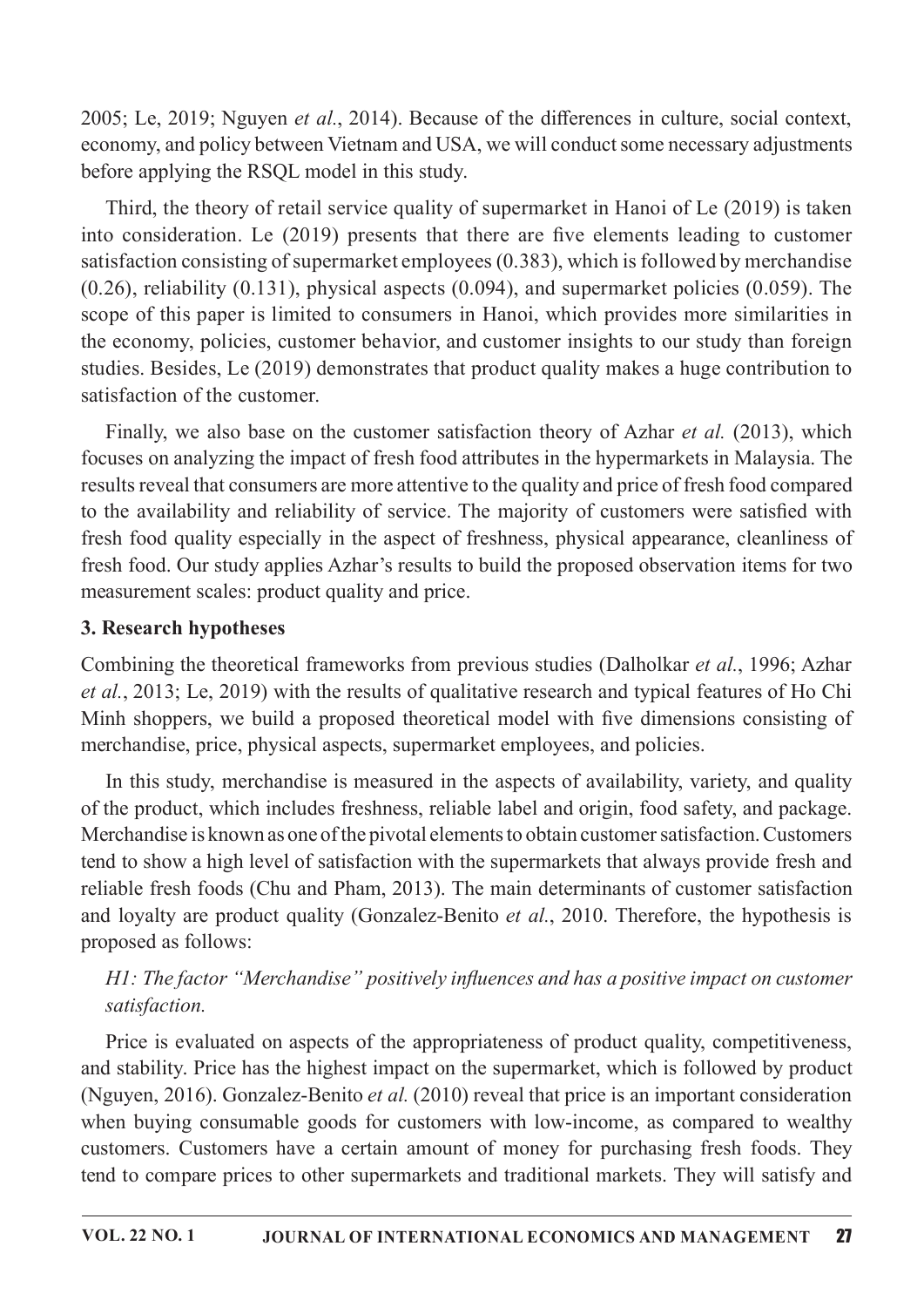purchase fresh foods in places that offer reasonable prices relative to benefits received before, during, and after shopping. Forasmuch as the submitted hypothesis is:

# $H2$ : The factor "Price" positively influences and has a positive impact on customer satisfaction.

Physical aspects refer to the physical appearance, location, and layout of supermarkets, which create convenience for customers during shopping. Nguyen *et al.* (2014) indicate that the appearance and the convenience of the supermarket such as decoration, advertising materials, and goods layout play a vital role in affecting customer satisfaction. The store environment, facilities, and even imagery thereof have become factors that retailers can use to gain a competitive edge and influence customer satisfaction (Dabholkar et al., 1996). Having a qualitative research with more than 30 respondents in Ho Chi Minh supermarkets, it is found that the majority of respondents chose to buy fresh foods in supermarkets in their residential zone, due to the quality and the price of fresh foods do not express the big difference among supermarkets in Ho Chi Minh City. Supermarkets located in citizen zones or main roads are appealed to customers to purchase fresh food (Chu and Pham, 2013). Hence, the following hypothesis is suggested:

### H3: The factor "Physical aspects" positively influences and has a positive impact on customer satisfaction.

Supermarket employees are evaluated on aspects of responsiveness and problem-solving. Supermarket employees having direct and indirect contact with customers will lead to a significant impact on customer satisfaction. When staff members are more responsive, which means attending to clients' needs quickly and with care and courtesy, it should result in improved customer satisfaction (Rana et al., 2014). A good problem-solving system will detect and solve problems, prevent dissatisfaction, and even encourage complaints (Lewis and Spyrakopoulos, 2001). The hypothesis is developed as follows:

### $H4$ : The factor "Supermarket employees" positively influences and has a positive impact on customer satisfaction.

Supermarketpoliciesareadditionalservicesforcustomers.Thesepoliciesrefertooperating hours, payment policy, loyalty programs, and privacy policy. Customers expect retailers to be supportive. Thus, any service mechanism that suggests empathy and understanding is likely to impact favorably on perceived service quality and satisfaction (Dabholkar et al., 1996). Furthermore, customers are often highly pleasant to sale promotions, gifts from membership programs, convenient operating hours. Thus, the following hypothesis is developed:

H5: The factor "Supermarket policies" positively influences and has a positive impact on customer satisfaction.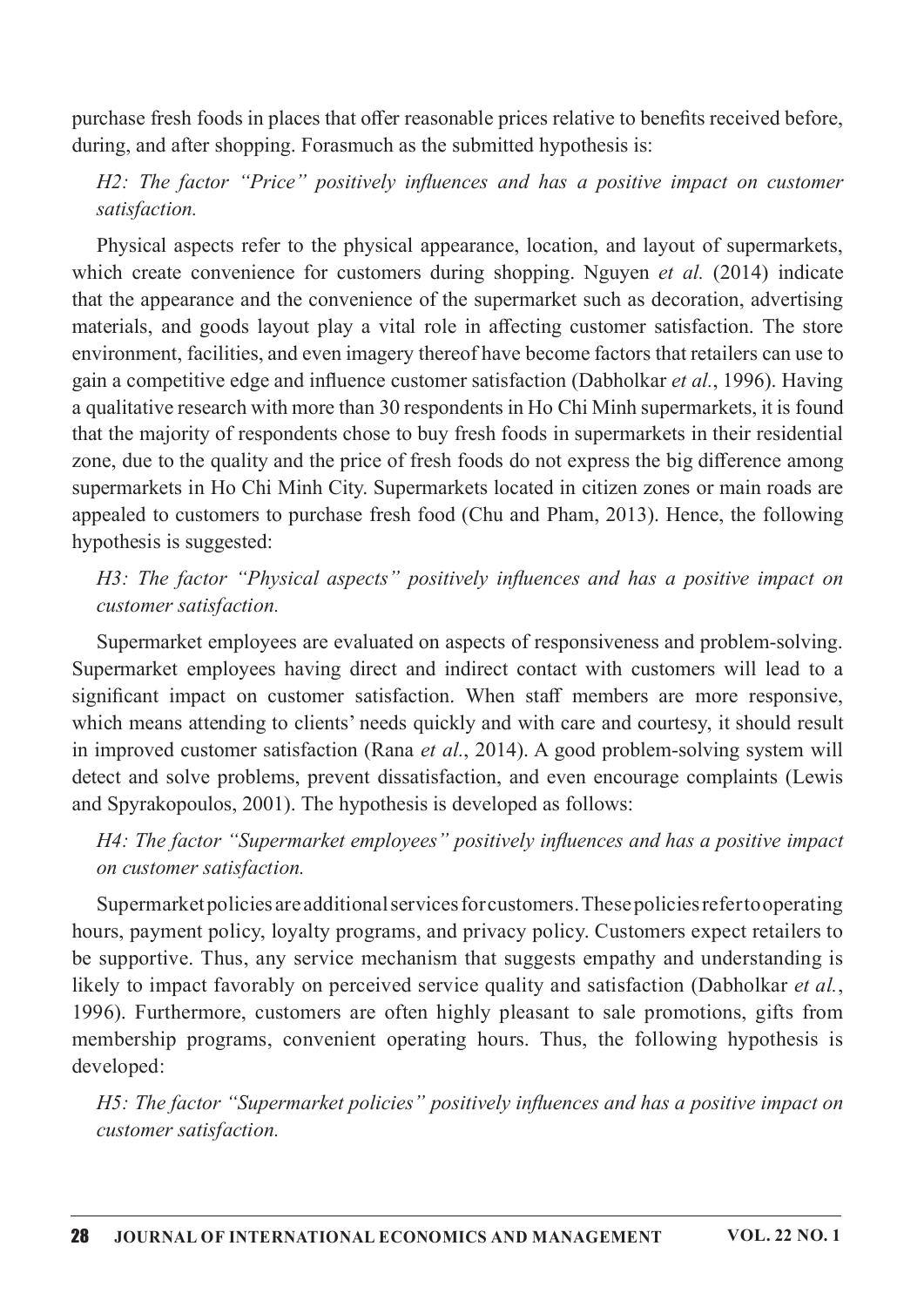

Figure 1. The research model

# **Source:** The authors' suggestion

Figure 1 illustrates our proposed research model, which represents five suggested hypotheses. In this model, merchandise, price, physical aspect, supermarket employee, and supermarket policies are considered independent variables. Customer satisfaction is chosen as a dependent variable.

### 4. Research methodology

# 4.1 Data collection

Based on the previous frameworks, we brainstorm and release the proposed survey form. The questionnaire design relies on a Likert measurement scale of five levels, from 1 to 5 for each level, indicating strongly disagree to strongly agree. In details, 1 is for strongly disagree; 2 is for disagree; 3 is for neutral; 4 is for agree; and 5 is for strongly agree.

We conducted three groups of interviews to discuss the survey form and listened to their feedback. Respondents in groups interview have the same demographic characteristics, socioeconomic conditions and often buying fresh foods in the supermarkets in Ho Chi Minh City. We have three group interviews with three different age groups. Each group has from five to six respondents. While Group 1 is the group of students, Group 2 consists of the officers aged from 30 to 35, who are our co-workers. Respondents of Group 3 are the housewives, who are our friends' mothers. After the group interviews, respondents' opinions relating to the questionnaire content and format were collected. Group 3 reported that some questions require rereading many times. They suggested that we should use informal words in the process of building the survey form. Besides, an online survey form and small giveaway gifts were additionally suggested by Group 1 and Group 2. After summing up all feedbacks, we fixed confusing questions, eliminated non-conforming point, made some handmade small gifts of bookmarks and lucky candies, created the online survey on Google Form in both English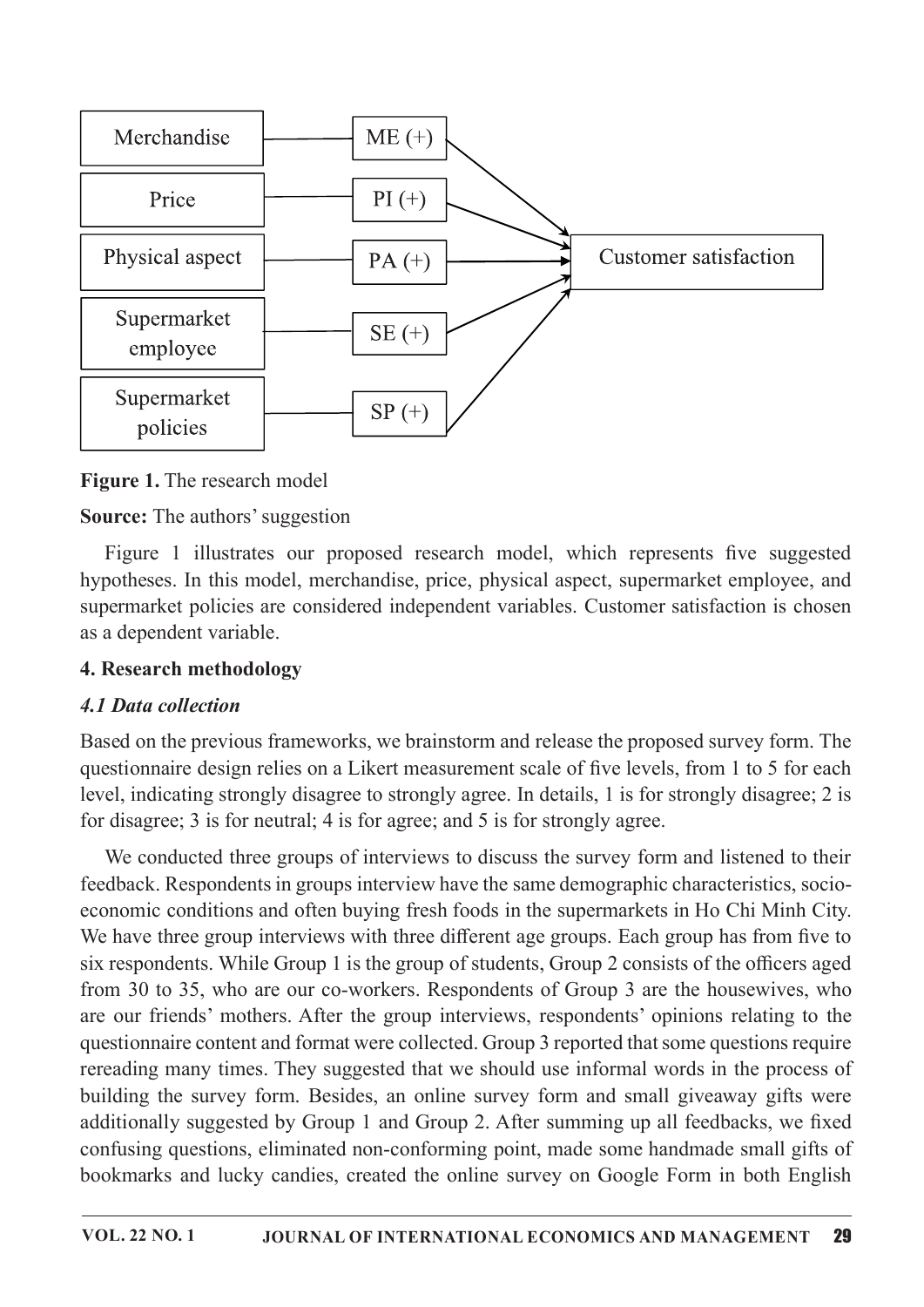and Vietnamese. These changes do not only help respondents avoid misunderstanding the meaning of questions, but also increase the convenience and motivation of the respondents. Finally, we conducted an offline trial test on a small group of 20 customers in Ho Chi Minh City in mid-February 2020 in different supermarkets in Binh Thanh and Go Vap districts. There was no comment leading to eliminating or supplementing variables or factors for the questionnaire. Hence, the official survey consists of 41 questions with seven demographic questions, three questions to evaluate customer satisfaction, and thirty-one questions belonging to five components, which are merchandise (seven questions), price (four questions), physical aspects (seven questions), supermarket employees (six questions), and supermarket policies (seven questions).

According to Tabachnick and Fidell (2001), the sample size calculated for the survey in regression analysis must be based on the formula that  $n \geq 8m + 50$ , of which n is the sample size and m is the number of independent variables. With  $m=5$ , the minimum sample size is 90. To ensure the representation and reliability for sample size and exploratory factor analysis (EFA), each observed variable needs at least five samples (Bollen, 1989). Therefore, with 31 independent variables, the research needs at least 31 x  $5 = 155$  samples. Based on two theories, we conducted the survey and collected a minimum of 245 samples for the next step ofresearch.

Our respondents are the ones who have recently purchased fresh food in supermarkets. On the first page of the questionnaire, we create a note for clarification "If you have never bought fresh foods in supermarkets in Ho Chi Minh City, please stop the survey here". In the pre-data process, we eliminate the data with non-conforming points, such as filling in fake email or choose one answer for all questions, for example, always marking 3.

The survey was conducted both online and offline. Due to the outbreak of the COVID-19 pandemic, the process of data collection was much more restricted. The survey form was posted on customer insight groups via a Facebook channel. We also used SendGrid email marketing to spread our survey to suitable respondents. For our online respondents, we send back them the IELTS book, lifestyle book, activation codes for some nutrient online course by email as small gifts.

A total of 279 responses were collected from the first half of March 2020 to the end of April 2020. There were 261 samples meeting the research requirements. There were 161 online samples through Google Form and 100 paper ones gained in several supermarkets in Ho Chi Minh City. The effective rate of questionnaires was 93.54%.

#### 4.2 Data analysis

The data were processed by SPSS 20.0. The Cronbach's Alpha test was applied to analyze and evaluate the reliability of measurement scales and find out whether observed variables measure the same concept or not as well as eliminate unsuitable variables because these can generate fake elements (Nguyen and Nguyen, 2009). We apply the EFA test to prove the validity of measurement scale. The EFA is a statistical technique that is used to evaluate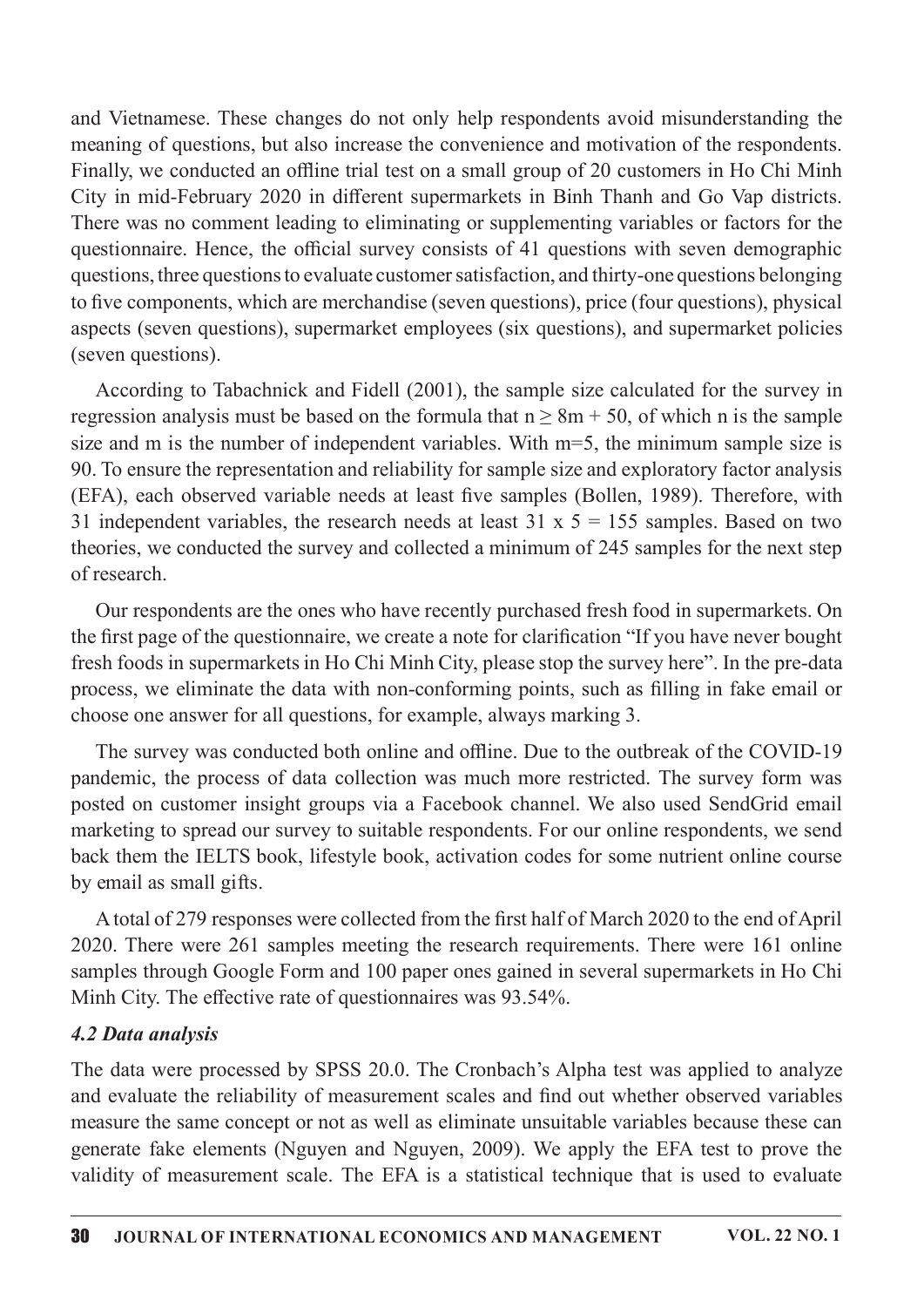two fundamental values of measurement scale, consisting of the convergence value and the discriminant value (Nguyen, 2011). The main purpose of this test is to evaluate correctly the adhesion between components and dependents variables as well as shorten a set of observed variables k into a small set of more significant factors  $F$  ( $F \le k$ ). Variables that do not meet these above standards were eliminated to readjust the research model. The multiple linear regression analysis was used to test the relationship between explanatory variables and dependent variables and determine the importance of factors.

# 5. Research results

# 5.1 Demographic characteristics of the respondents

To analyze the customer's demographic characteristics, six criteria including gender, age, main job, average income, frequency, and expenditure per order were applied. According to the SPSS outcome, the number of female respondents accounts for 69.3%, which doubles the figure for male respondents (about  $30.7\%$ ). The respondents whose age ranges from 25 to 40 years old and below 25 years old comprise the highest percentages, with 44.8% and 36.8%, respectively, which are followed by the age from 40-55 years old (10.7%) and above 55 years old (7.7%). Most housewives were familiar with purchasing fresh foods in the traditional markets around the citizen zones, which conforms to the statistical result when only 5.7% of respondents work as housewives. In contrast, the number of respondents working as students is the highest, which is about 42.9 % or half of the figure for the managerial sector. The executive sector ranks at the second level with 35.6%. The respondents with the monthly average salary of less than 5 million VND and from 5 to 10 million VND constitute the highest proportions, with 41.4% and 28.7%, respectively. The percentage of respondents with income ranging from 10 to 20 million VND is  $21.8\%$ , which is half of the figure of the first group. In terms of frequency, more than  $60\%$  of the respondents often purchase fresh foods in the supermarkets more than once a week. There are 33.7% of respondents, who just buy fresh food twice a month. They are often office workers with limited time. Concerning the average spending per time, less than 200,000 VND is the most popular payment for buying fresh foods in the supermarkets by the survey respondents  $(43.7\%)$ , which is followed by the amount range from  $200,000$  to  $500,000$ VND(42,1%).

# 5.2 Factors affecting consumer satisfaction

To ensure that all variables are reliable, Cronbach's Alpha test is implemented. The Cronbach's Alpha of five independent variables, which are ME, PI, PA, SE, and SP, and customer satisfaction are  $0.876, 0.874, 0.924, 0.925, 0.892,$  and  $0.863$ , respectively. There are no observed variables with the correlation coefficient corrected item – total correlation of below 0.3. All Cronbach's Alpha if item deleted values of observed variables are not greater than the figure of Cronbach's Alpha. It means that all observed variables and measurement scales in the research model are accepted and suitable.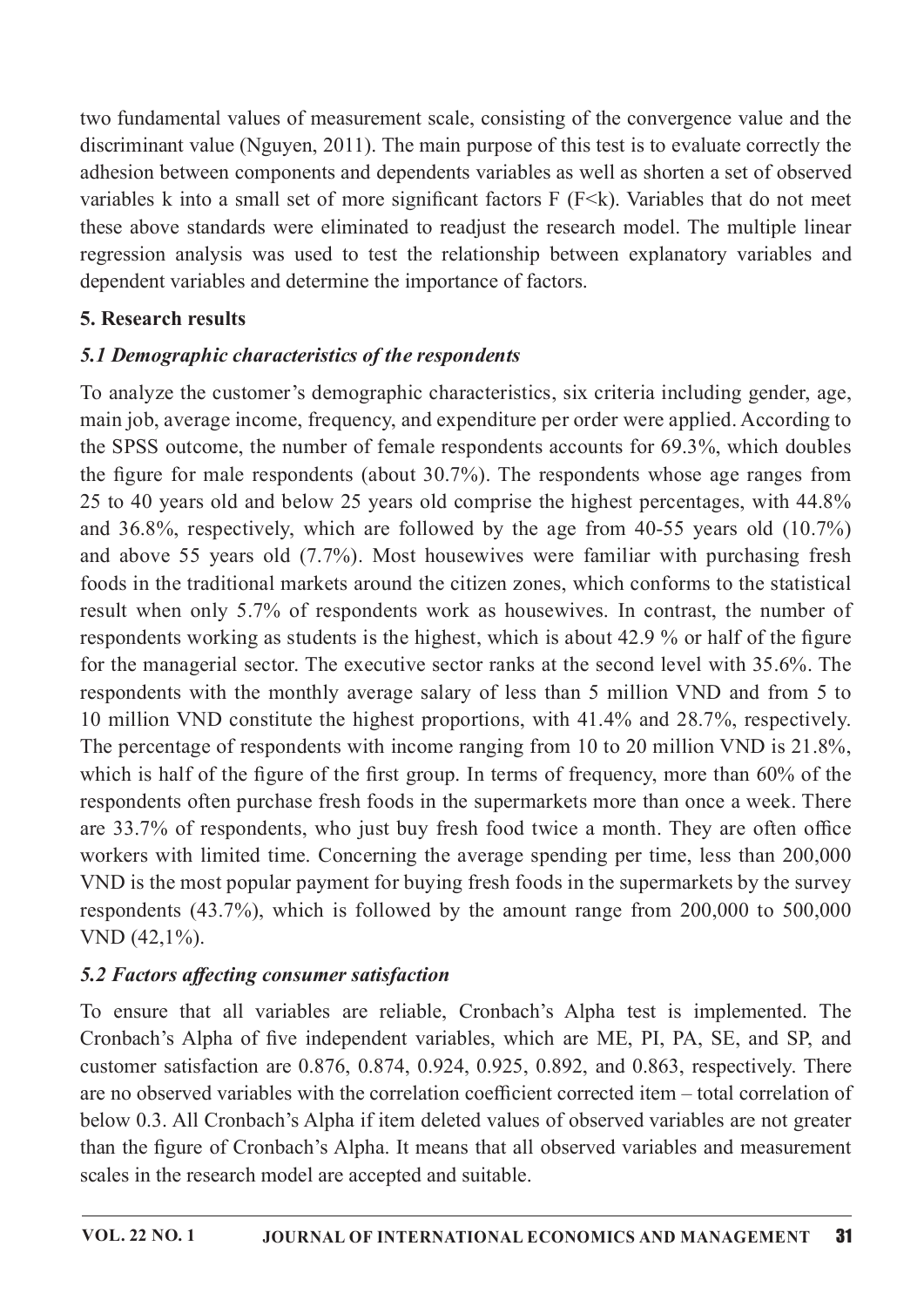| <b>Observed</b><br>variables | <b>Scale Mean if</b><br><b>Scale Variance if</b><br><b>Item Deleted</b><br><b>Item Deleted</b> |        | <b>Total Correlation</b> | Corrected Item - Cronbach's Alpha if<br><b>Item Deleted</b> |
|------------------------------|------------------------------------------------------------------------------------------------|--------|--------------------------|-------------------------------------------------------------|
|                              | Merchandise: Cronbach's Alpha = $0.876$                                                        |        |                          |                                                             |
| ME1                          | 22.43                                                                                          | 14.154 | 0.636                    | 0.862                                                       |
| ME <sub>2</sub>              | 22.57                                                                                          | 13.616 | 0.679                    | 0.856                                                       |
| ME3                          | 22.28                                                                                          | 13.371 | 0.684                    | 0.855                                                       |
| ME4                          | 22.29                                                                                          | 13.846 | 0.648                    | 0.860                                                       |
| ME5                          | 22.42                                                                                          | 14.236 | 0.694                    | 0.855                                                       |
| ME <sub>6</sub>              | 22.62                                                                                          | 13.820 | 0.628                    | 0.863                                                       |
| ME7                          | 22.33                                                                                          | 14.514 | 0.653                    | 0.860                                                       |
|                              | Price: Cronbach's Alpha = $0.874$                                                              |        |                          |                                                             |
| PI1                          | 10.57                                                                                          | 4.431  | 0.695                    | 0.854                                                       |
| PI <sub>2</sub>              | 10.95                                                                                          | 4.806  | 0.707                    | 0.850                                                       |
| PI3                          | 11.04                                                                                          | 4.245  | 0.776                    | 0.820                                                       |
| PI4                          | 10.89                                                                                          | 4.238  | 0.751                    | 0.831                                                       |
|                              | Physical aspects: Cronbach's Alpha = $0.924$                                                   |        |                          |                                                             |
| PA <sub>1</sub>              | 22.10                                                                                          | 16.828 | 0.772                    | 0.912                                                       |
| PA <sub>2</sub>              | 22.34                                                                                          | 16.564 | 0.726                    | 0.916                                                       |
| PA3                          | 22.40                                                                                          | 16.280 | 0.794                    | 0.910                                                       |
| PA4                          | 22.37                                                                                          | 16.281 | 0.800                    | 0.909                                                       |
| PA5                          | 22.24                                                                                          | 16.007 | 0.779                    | 0.911                                                       |
| PA6                          | 22.31                                                                                          | 16.809 | 0.764                    | 0.913                                                       |
| PA7                          | 22.39                                                                                          | 16.901 | 0.705                    | 0.918                                                       |
|                              | Supermarket employee: Cronbach's Alpha = $0.925$                                               |        |                          |                                                             |
| SE1                          | 17.79                                                                                          | 11.254 | 0.771                    | 0.913                                                       |
| SE <sub>2</sub>              | 17.66                                                                                          | 10.949 | 0.786                    | 0.912                                                       |
| SE3                          | 17.73                                                                                          | 10.774 | 0.829                    | 0.905                                                       |
| SE4                          | 17.81                                                                                          | 11.279 | 0.780                    | 0.912                                                       |
| SE <sub>5</sub>              | 17.83                                                                                          | 11.579 | 0.740                    | 0.917                                                       |
| SE <sub>6</sub>              | 17.51                                                                                          | 11.320 | 0.801                    | 0.910                                                       |
|                              | Supermarket policies: Cronbach's Alpha = $0.892$                                               |        |                          |                                                             |
| SP <sub>1</sub>              | 22.26                                                                                          | 13.903 | 0.690                    | 0.876                                                       |
| SP3                          | 22.32                                                                                          | 14.027 | 0.738                    | 0.871                                                       |
| SP3                          | 22.08                                                                                          | 14.151 | 0.686                    | 0.876                                                       |

Table 1. Cronbach's Alpha analysis result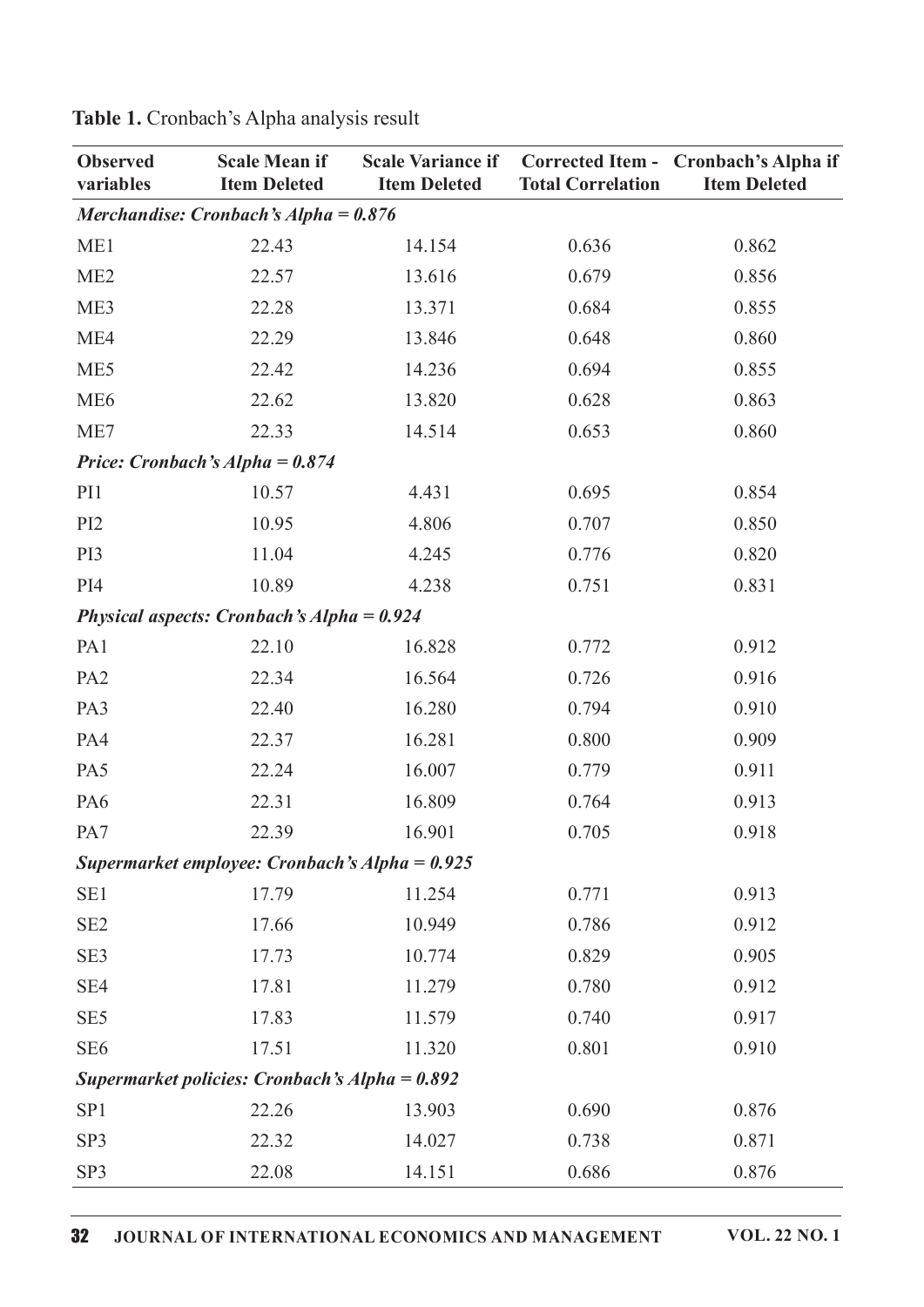| <b>Observed</b><br>variables | <b>Scale Mean if</b><br><b>Item Deleted</b>       | <b>Scale Variance if</b><br><b>Item Deleted</b> | <b>Total Correlation</b> | Corrected Item - Cronbach's Alpha if<br><b>Item Deleted</b> |
|------------------------------|---------------------------------------------------|-------------------------------------------------|--------------------------|-------------------------------------------------------------|
| SP4                          | 22.22                                             | 13.556                                          | 0.762                    | 0.867                                                       |
| SP <sub>5</sub>              | 22.45                                             | 13.625                                          | 0.650                    | 0.881                                                       |
| SP <sub>6</sub>              | 22.32                                             |                                                 | 0.644                    | 0.881                                                       |
| SP7                          | 22.46                                             | 13.488                                          | 0.671                    | 0.879                                                       |
|                              | Customer satisfaction: Cronbach's Alpha = $0.863$ |                                                 |                          |                                                             |
| CS <sub>1</sub>              | 7.69                                              | 1.890                                           | 0.722                    | 0.824                                                       |
| CS <sub>2</sub>              | 7.51                                              | 1.720                                           | 0.759                    | 0.789                                                       |
| CS <sub>3</sub>              | 7.59                                              | 1.774                                           | 0.739                    | 0.808                                                       |

Table 1. Cronbach's Alpha analysis result (continued)

Source: The authors' calculation

Based on the EFA result of independent variables, the level of significance of Bartlett's test is 0.000, which is not greater than the EFA standard of 0.05. According to Chu and Hoang (2008), if the result of the Bartlett's test has statistical significance (Sig.  $\leq$  0.05), there is an existence of a correlation among the observed variables together. In the other words, the data applied for factor analysis is reasonable. Kaiser-Meyer-Olkin (KMO) value is 0.937. Factor analysis is appropriate with the research model. Cumulative % extraction sums of squared loadings is greater than 50%. It proves the suitability of the EFA method and shows that independent factors explained 67.042% of the sample total variance. The eigenvalues result is 1.320, which meets the criteria set forth.

Table 2. Summary of the results of the coefficients in EFA analysis for independent variables

| Criteria                                                   | <b>Value</b> | Comparison        |
|------------------------------------------------------------|--------------|-------------------|
| Sig. in Bartlett's test                                    | 0.000        | $0.000 \le 0.05$  |
| KMO value                                                  | 0.937        | 0.5 < 0.937 < 1   |
| Cumulative % Extraction Sums of<br><b>Squared Loadings</b> | 67.042%      | $67.042\% > 50\%$ |
| Eigenvalues                                                | 1.320        | 1.320 > 1         |

**Source:** The authors' calculation

The results presented in Table 3 satisfy all criteria for factor analysis. The Bartlett's test is significant at 0.000. Therefore, there is correlation between observed variables. The KMO value is 0.735, showing the suitability of factor analysis. Cumulative  $\%$  extraction sums of squared loadings is 78.513% and eigenvalues is 2.356, indicating that this factor remains the same. Therefore, we can conclude that the data used for factor analysis is perfectly suitable.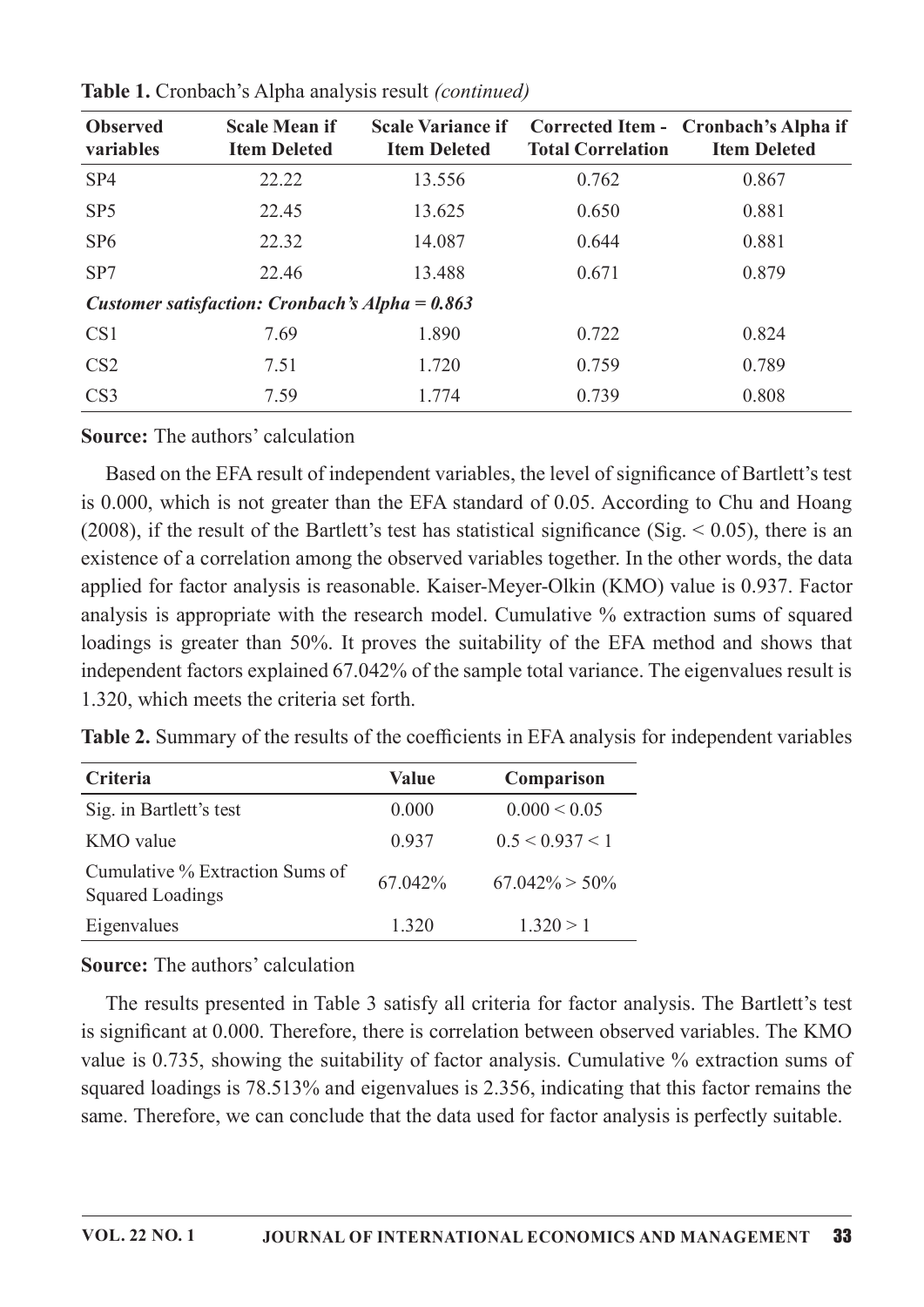| Criteria                                                   | Value   | Comparison              |
|------------------------------------------------------------|---------|-------------------------|
| Sig. in Bartlett's test                                    | 0.000   | $0.000 \le 0.05$        |
| KMO value                                                  | 0.735   | $0.5 \leq 0.735 \leq 1$ |
| Cumulative % Extraction Sums of<br><b>Squared Loadings</b> | 78.513% | $78.513\% > 50\%$       |
| Eigenvalues                                                | 2.356   | 2.356 > 1               |

Table 3. Summary of the results of the coefficients in EFA analysis for dependent variable

**Source:** The authors' calculation

All observed variables of independent variables satisfy the requirements that factor loading must be greater than or equal to 0.5 and are divided into five groups as the initial basis consisting of merchandise, price, physical aspects, supermarket employee, and supermarket policies. The outcomes of EFA for the dependent variable also present the same conclusion.

|                              | <b>Observed</b> | Comparison   |                |              |                         |   |  |
|------------------------------|-----------------|--------------|----------------|--------------|-------------------------|---|--|
| <b>Independent variables</b> | variables       | $\mathbf{1}$ | $\overline{2}$ | $\mathbf{3}$ | $\overline{\mathbf{4}}$ | 5 |  |
| Physical aspects             | PA6             | 0.777        |                |              |                         |   |  |
|                              | PA1             | 0.777        |                |              |                         |   |  |
|                              | PA4             | 0.772        |                |              |                         |   |  |
|                              | PA5             | 0.765        |                |              |                         |   |  |
|                              | PA3             | 0.750        |                |              |                         |   |  |
|                              | PA <sub>2</sub> | 0.722        |                |              |                         |   |  |
|                              | PA7             | 0.644        |                |              |                         |   |  |
| Supermarket employee         | SE4             |              | 0.787          |              |                         |   |  |
|                              | SE <sub>5</sub> |              | 0.778          |              |                         |   |  |
|                              | SE3             |              | 0.765          |              |                         |   |  |
|                              | SE <sub>6</sub> |              | 0.744          |              |                         |   |  |
|                              | SE1             |              | 0.730          |              |                         |   |  |
|                              | SE <sub>2</sub> |              | 0.711          |              |                         |   |  |
| Merchandise                  | ME7             |              |                | 0.711        |                         |   |  |
|                              | ME1             |              |                | 0.705        |                         |   |  |
|                              | ME <sub>2</sub> |              |                | 0.704        |                         |   |  |
|                              | ME3             |              |                | 0.702        |                         |   |  |
|                              | ME4             |              |                | 0.695        |                         |   |  |
|                              | ME <sub>6</sub> |              |                | 0.693        |                         |   |  |
|                              | ME5             |              |                | 0.621        |                         |   |  |

Table 4. Rotated component matrix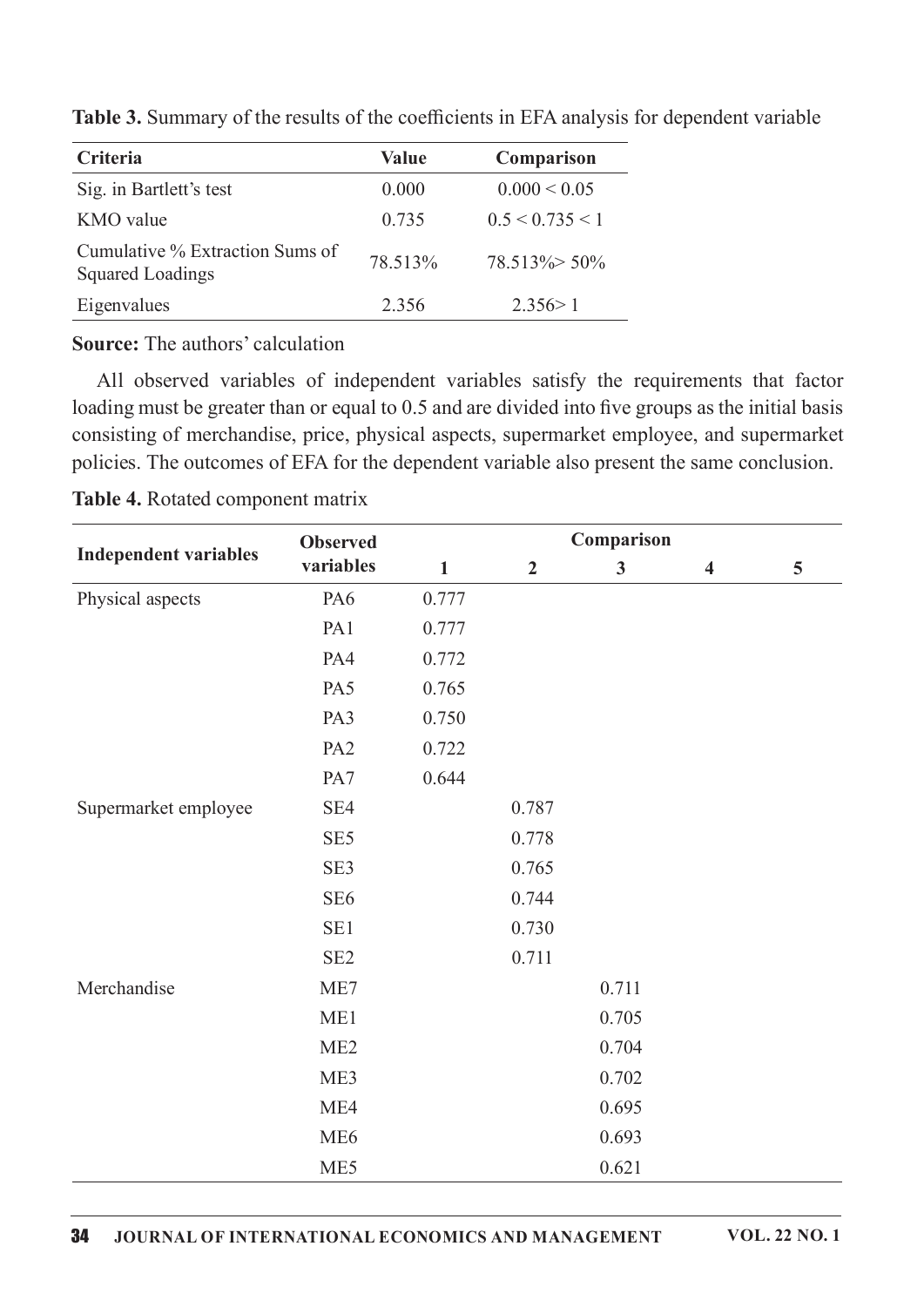|                              | <b>Observed</b> |   | Comparison     |   |                         |       |  |
|------------------------------|-----------------|---|----------------|---|-------------------------|-------|--|
| <b>Independent variables</b> | variables       | 1 | $\overline{2}$ | 3 | $\overline{\mathbf{4}}$ | 5     |  |
| Supermarket policies         | SP <sub>2</sub> |   |                |   | 0.750                   |       |  |
|                              | SP <sub>5</sub> |   |                |   | 0.720                   |       |  |
|                              | SP <sub>4</sub> |   |                |   | 0.692                   |       |  |
|                              | SP3             |   |                |   | 0.677                   |       |  |
|                              | SP1             |   |                |   | 0.659                   |       |  |
|                              | SP <sub>6</sub> |   |                |   | 0.623                   |       |  |
|                              | SP7             |   |                |   | 0.611                   |       |  |
| Price                        | PI3             |   |                |   |                         | 0.782 |  |
|                              | PI4             |   |                |   |                         | 0.766 |  |
|                              | PI1             |   |                |   |                         | 0.694 |  |
|                              | PI <sub>2</sub> |   |                |   |                         | 0.671 |  |

Table 4. Rotated component matrix (continued)

#### **Source:** The authors' calculation

Finally, the multiple linear regression analysis is applied to evaluate the level of influence of factors affecting customer satisfaction towards buying fresh foods in supermarkets in Ho Chi Minh City. The regression model is defined as follows:

$$
BL = \beta_0 + \beta_1 H_1 + \beta_2 H_2 + \beta_3 H_3 + \beta_4 H_4 + \beta_5 H_5.
$$

where  $\beta_0$  is the y-intercept coefficient;  $\beta_i$  is the slope coefficient for each explanatory variable.

The SPSS results reveal that the value of  $\mathbb{R}^2$  and adjusted  $\mathbb{R}^2$  are 0.635 and 0.627, respectively. These values show that 62.7% of the variation of customer satisfaction is explained by the independent variables. The Durbin-Watson value is 1.724, suggesting that there is no correlation among variables in the regression model.

Table 5. Model summary of multiple linear regression analysis

| <b>Model</b> | R Square $(R^2)$ |       | <b>Adjusted</b> | <b>Std. Error of</b> | Durbin-       |
|--------------|------------------|-------|-----------------|----------------------|---------------|
|              | R                |       | <b>R</b> Square | the Estimate         | <b>Watson</b> |
|              | 0.797a           | 0.635 | 0.627           | 0.39556              | 1.724         |

**Source:** The authors' calculation

The significance level value Sig. of F test equals  $0.000$ . We reject the hypothesis that  $\beta_0 = \beta_1 = \beta_2 = \beta_3 = \beta_4 = \beta_5 = 0$ . The multiple linear regression model is appropriate with the overall data.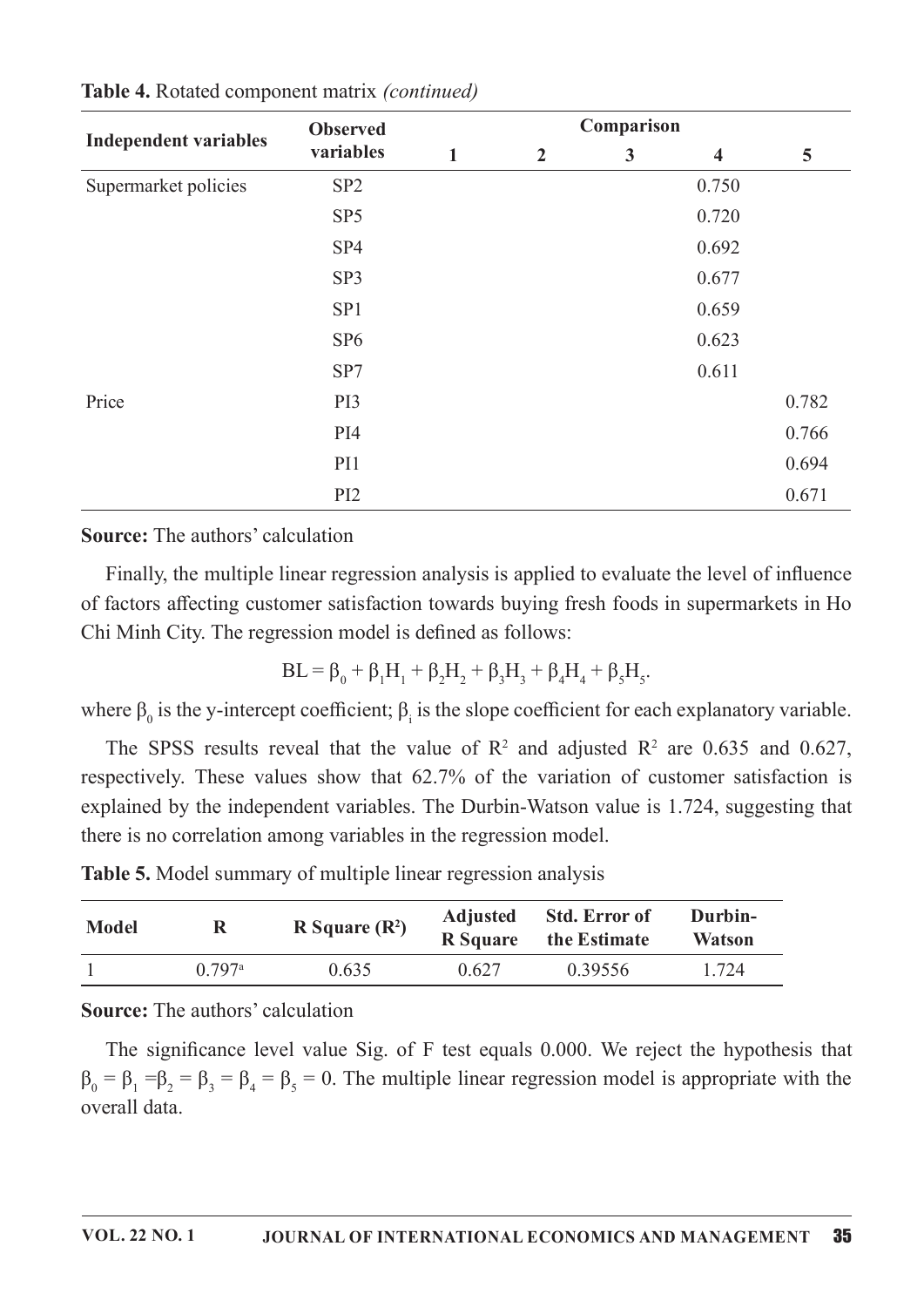| <b>Model</b> |                           |       | <b>Unstandardized</b><br><b>Coefficients</b> | <b>Standardized</b><br><b>Coefficients</b> | Sig.<br>t |       | <b>Collinearity</b><br><b>Statistics</b> |       |
|--------------|---------------------------|-------|----------------------------------------------|--------------------------------------------|-----------|-------|------------------------------------------|-------|
|              |                           | B     | <b>Std. Error</b>                            | <b>Beta</b>                                |           |       | <b>Tolerance</b>                         | VIF   |
|              | (Constant)                | 0.170 | 0.176                                        |                                            | 0.968     | 0.334 |                                          |       |
|              | <b>ME</b>                 | 0.272 | 0.053                                        | 0.258                                      | 5.111     | 0.000 | 0.561                                    | 1.782 |
|              | PI                        | 0.185 | 0.050                                        | 0.196                                      | 3.722     | 0.000 | 0.516                                    | 1.937 |
|              | PA                        | 0.199 | 0.050                                        | 0.206                                      | 3.948     | 0.000 | 0.524                                    | 1.907 |
|              | <b>SE</b>                 | 0.152 | 0.052                                        | 0.155                                      | 2.918     | 0.004 | 0.506                                    | 1.977 |
|              | <b>SP</b>                 | 0.180 | 0.058                                        | 0.171                                      | 3.089     | 0.002 | 0.470                                    | 2.129 |
|              | a. Dependent variable: CS |       |                                              |                                            |           |       |                                          |       |

Table 6. Multiple linear regression analysis results

**Source:** The authors' calculation

Following the results presented in Table 6, it is obvious that the significance levels of independent variables satisfy statistical requirements. All these values are smaller than 0.05. All standardized coefficients are positive values, indicating that explanatory factors have positive impacts on customer satisfaction. The estimated regression model is formed as follows:

 $CS = 0.258ME + 0.196PI + 0.206PA + 0.155SE + 0.171SP$ .

Among five components, the merchandise has the most powerful effect on customer satisfaction (0.258), which is followed by physical aspect (0.206), price (0.196), supermarket policies  $(0.171)$ , supermarket employee  $(0.155)$ .

For merchandise, the mean value of factor clear label and origin is the highest, which is followed by the clear expiry and food safety with values of 3.87 and 3.83, respectively. It is clear that the customers highly appreciate the safety, reliable origin, and clear duration of fresh foods, which are considered as outstanding of fresh food in the supermarkets compared to the traditional markets. In terms of price, all observed variables of price get a quite high and a positive level of customer satisfaction. The highest point relates to the clear price on package or price tag. The mean values of observed variables for physical aspect items are also high, in which the highest value is the convenience of location. The values of the rest of the observed variables range from  $3.62$  to  $3.79$ , which provides positive signals for the current service quality in the supermarkets. The mean value of all observed items of the supermarket employees is lower compared to other factors, which mainly belong to the range from 3.4 to 3.5. Supermarket policies with a beta value of 0.171 has a strong impact on customer satisfaction. The highest mean value is for convenience in payment.

#### 6. Results and discussion

The regression results show that merchandise has the highest positive impact on the satisfaction of the customers. These results are consistent with the research results of Le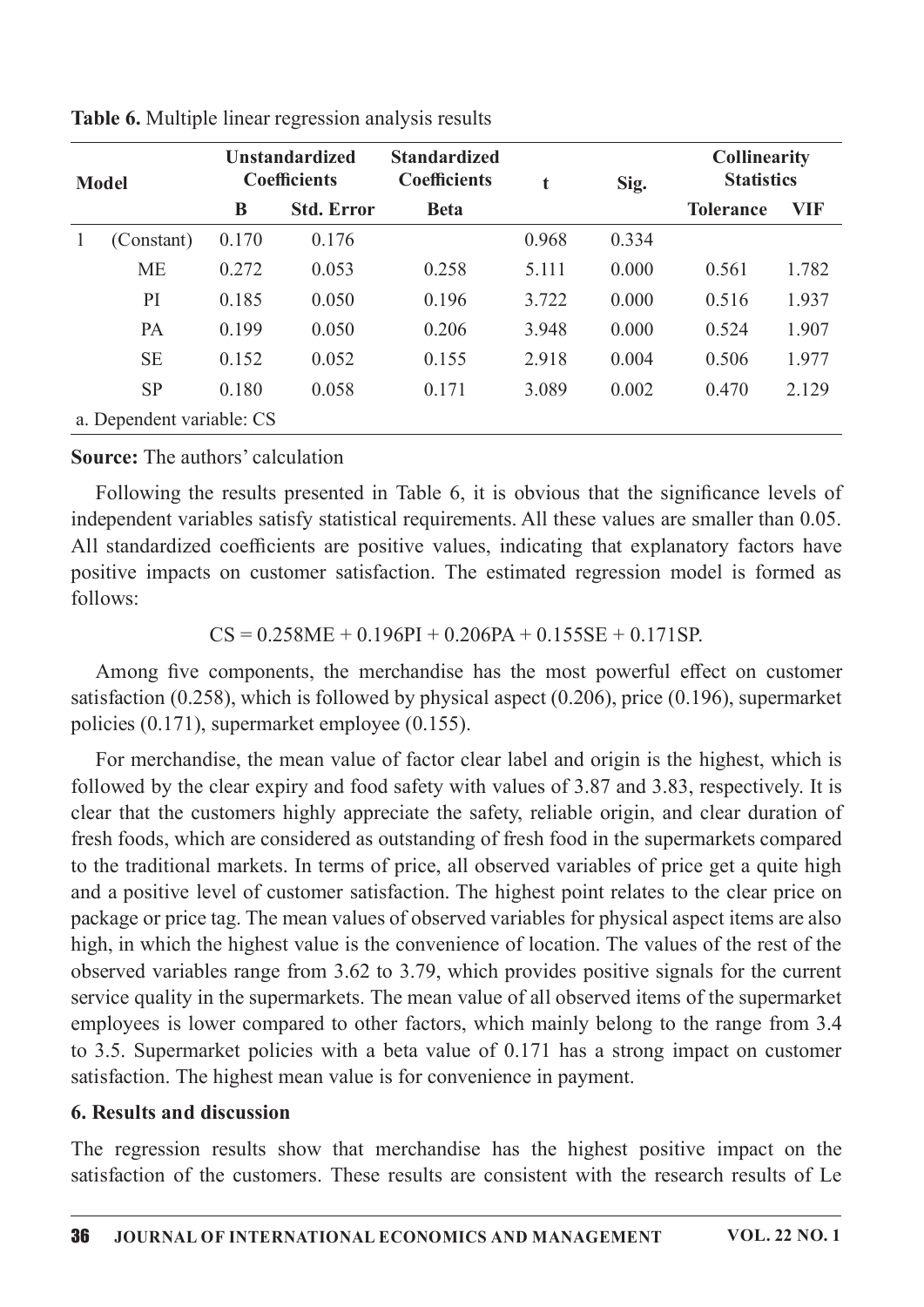(2019). However, unlike Le  $(2019)$ , this study shows that merchandise, especially clear label and origin of the product, plays a pivotal role in customer satisfaction. There are two reasons for this difference. Firstly, this study focuses on fresh food. The questionnaire was designed with many questions related to the typical feature of fresh food. The merchandise quality is highlighted as important as service quality. Secondly, the reliable label and origin are the main difference between supermarkets and traditional markets, which are the key motivation for customer choosing to purchase fresh food in the supermarkets (Nguyen and Nguyen, 2015). Such the results completely satisfy with the current market context, where clear food origin and food safety are the new social trend, especially among younger customers in big cities like Ho Chi Minh City (Deloitte Vietnam Company Limited, 2020).

Physical aspects is one of the most essential factors leading to the satisfaction of purchasers. However, the difference between our study and the studies conducted by Beneke *et al.* (2012), Nguyen *et al.* (2014), and Dabholkar *et al.* (1996) is that the physical aspects is only ranked second. If the study focuses on evaluating the impact of both product quality and service quality, customer satisfaction will tend to be affected more by the quality of goods because supermarkets are for goods transaction, not for services. The results also show that the convenience of supermarket location plays a pivotal role on customer satisfaction. The supermarkets in Ho Chi Minh City are often located in key positions of the city where traffic is high and they are closed to residential zones and office areas. Price factor is among the thirdhighest rank. All observed variables get a high and positive level of customer satisfaction. The highest point is for the clear price on package or price tag, which helps customers control their budget during shopping. However, the price of fresh food in the supermarkets is fixed and there is no chance for barging, which is known as one of the most noticeable reasons for purchasing fresh food in the wet markets where customers get a better deal thanks to the ease of barging. In conformity with the reality of the market, the competing capability of fresh food's price compared to the traditional markets and other supermarkets also express the second lowest in all observed variables of the model. Correspondingly, supermarkets should put more effort to build better price strategies to attract more customers.

One of the most highlighted results relating to supermarket policies is the impact of convenience of payment trend on customer satisfaction. The appearance of new payment methods, especially non-cash payments such as smart wallets, credit cards, mobile banking, creates a joyful mood for shopping time. It means that supermarkets should update and accept new non-cash payment methods to meet the customer requirements.

Based on the regression outputs, we have several suggestions. First, in conformity with the research results, young customers account for a large part. They are potential customers. Supermarkets need to provide more strategic plans to grab this customer group's attraction and boost customer satisfaction.

Second, supermarkets should pay more attention to enhance the fresh food supply chain system to ensure fresh food safety, availability and reduce transportation costs, which leads to a more competitive price. Customer satisfaction is one of the most essential competitive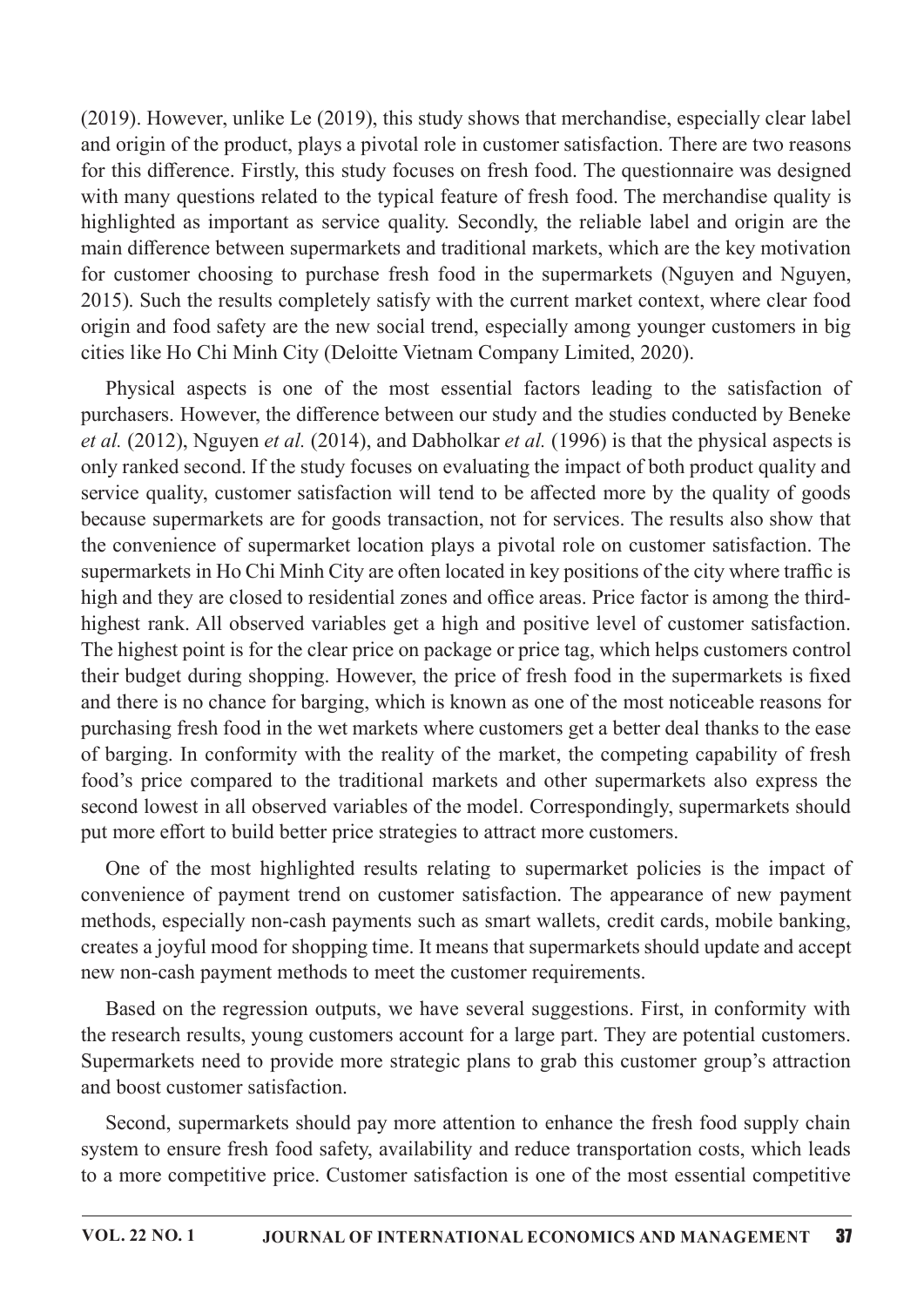advantages. It is of a high demand for understanding customer's needs through frequent customer surveys for adjusting price strategy. Supermarkets need to focus on the storage of fresh food process, which have to meet the ISO 22000 or FSSC 22000 (food safety management system). This will help supermarkets reduce the spoilage rate of fresh food and enhance food safety.

Third, supermarkets should focus on the gap between fresh food quality and price. Customers will be more satisfied if the benefits they gain are higher than the costs they pay. Supermarkets should conduct more customer surveys about fresh food quality in the supermarket to gain customer insights and the current customer's needs for the purpose of adjusting price strategy as well as solutions to enhance product quality. Furthermore, supermarkets need to create new methods to deliver fresh food information to customers. Sometimes, although new kinds of fresh food with expensive price contain a high level of nutrients and are good for health, their names may not be popular for Vietnamese customers. Customers may not know about their special attributes. Therefore, in the case of new products, supermarkets need to find smarter methods to tell customers more about the products.

Four, supermarkets should concentrate on recruitment and staff training programs under a "customer-oriented" mindset. In the recruitment stage, supermarkets should prioritize the selection of young employees with good-looking appearance, good communication skills to satisfy the main groups of the supermarket customers. In the interview section, the interviewers should focus on testing the candidate's attitudes with some mini-tests about problem-solving skills, communication skills. In the training programs, employees should be explained about company culture, detailed product information, and basic knowledge about supermarket arrangement, employee duties and missions, because with clear and abundant information, employees will show self-confident rely upon customer problems, and create trust from customers. Every month or quarter, it is necessary to organize training courses to enhance employee skills in problem-solving, handling unexpected situations. People-oriented strategy, in which company cares and invests in the employee growth, should be considered as the key element for the sustainable development of supermarkets.

With the development of advanced technology, supermarkets need to focus on developing e-commerce applications to encourage customers to buy fresh food from distance. Supermarkets can increase brand awareness and attract new customers through promotion programs on TV, Youtube, and KOLs.

State agencies should impose policies to encourage cooperation between vendors and supermarkets, which will help to ensure the supply chain system. Thanks to these connections, supermarkets will take advantage of local products with cheaper transaction costs which directly affect fresh food prices and create an advantage competitive for the modern trade channel such as stable and competitive price, the reduction time of delivery. Preferential tax and interest policies also lead to the convenience for the business to invest more in operation.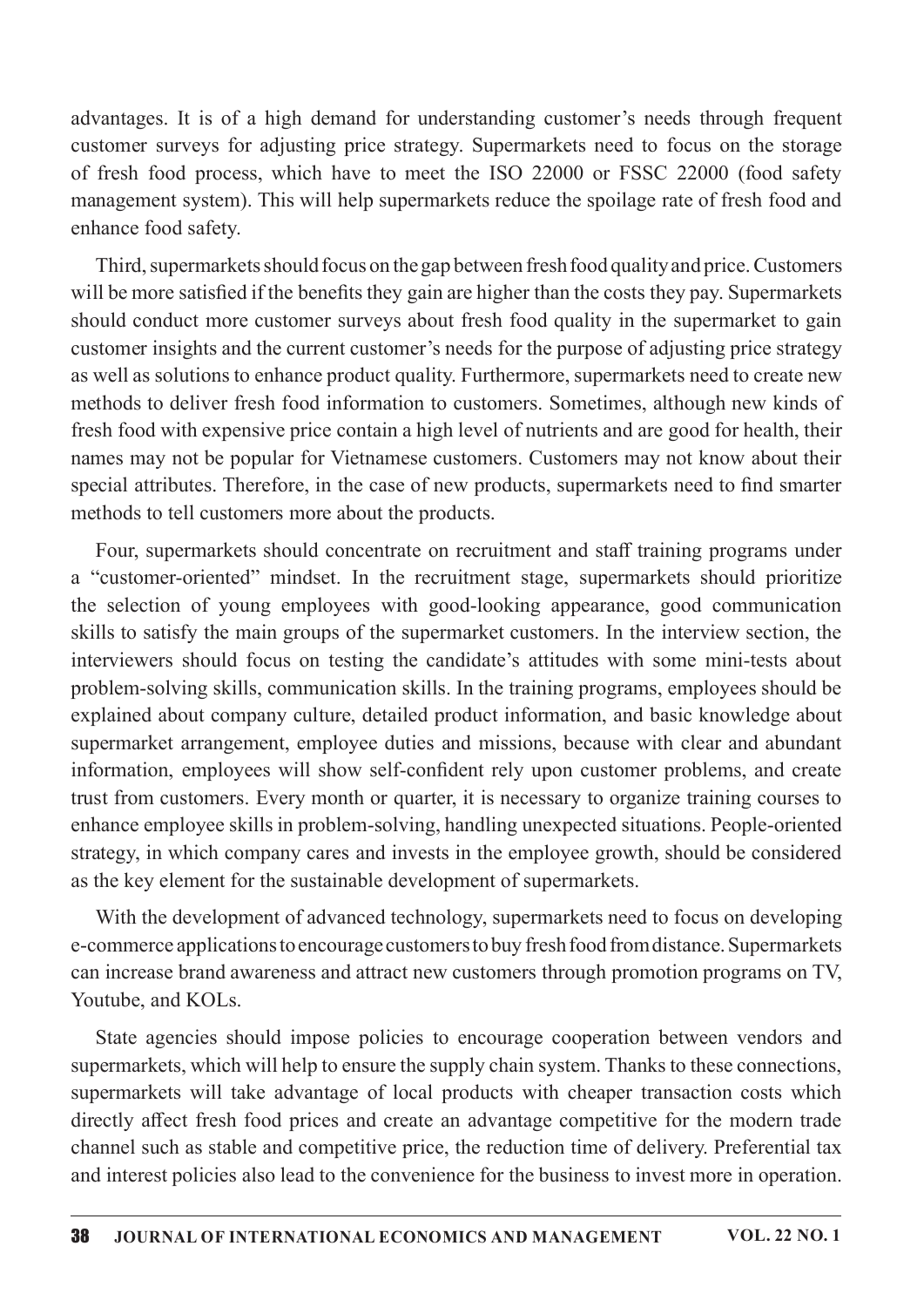#### 7. Conclusion and limitation

In this study, a research model is built with five factors affecting customer satisfaction, including merchandise, price, physical aspects, supermarket employee, and supermarket policies. The results show that merchandise is a profound element. Two new factors are built and tested, which are merchandise and price. Both new elements show positive results.

This study contributes to the literature of consumer satisfaction. The results show the profound impact of merchandise quality, which are clear label, freshness, availability, and food safety. Both high quality product and service is the main key to gain customer's love. The study also examines customer satisfaction and discovers its determinants in the context of an urban area in a developing economy. The findings are significant from a theoretical perspective. The research suggests managerial implications regarding four factors affecting consumer satisfaction, which are merchandise, price, supermarket employee, and supermarket policies. Recommendations are proposed for state agencies to enhance retail business environments and supermarket competitive advantages.

Limitations are inevitable in this study. The duration of the study is short and the sample size collected by the survey method is small. Therefore, to increase the effect for analysis, further studies should try to obtain a larger sample size and carry out surveys in a longer period of time. In addition, the research model includes only five independent variables consisting of merchandise, price, physical aspect, supermarket employee, and supermarket policies. Future studies should analyze other factors and build up a research model to analyze unsatisfied characteristics of supermarkets. Moreover, this study uses Cronbach's Alpha, EFA and multiple linear regression method to test these hypotheses related to the reliability and validity of the model, multicollinearity phenomenon. More applicable and practical analysis methods such as structural equation modeling (SEM) should be applied.

#### References

- Angelova, B. and Zekiri, J. (2011), "Measuring customer satisfaction with service quality using american customer satisfaction model (ACSI Model)", International Journal of Academic Research in Business and Social Sciences, Vol. 1 No. 3, pp. 232 - 258.
- Azhar, A.R., Salehuddin, M.Z., Saiful, B., Faeez, M., Syaquif, M. and Kamaruddin, Y.B. (2013), "Customer satisfaction with hypermarket fresh food's characteristics", Journal of Tourism, Hospitality, and Culinary Arts, Vol. 4 No. 1, pp. 13 - 37.
- Beneke, J., Hayworth, C., Hobson, R. and Mia, Z. (2012), "Examining the effect of retail service quality dimensions on customer satisfaction and loyalty: the case of the supermarket shopper", Acta Commercii, Vol. 12 No. 1, pp. 27 - 43.

Bollen, K.A. (1989), Structural equations with latent variables, John Wiley and Sons, Inc., New York.

Chu, N.M.N. and Hoang, T. (2008), *Phan tich du lieu nghien cuu voi SPSS Tap 1 va 2*, Hong Duc Publisher, Ha Noi.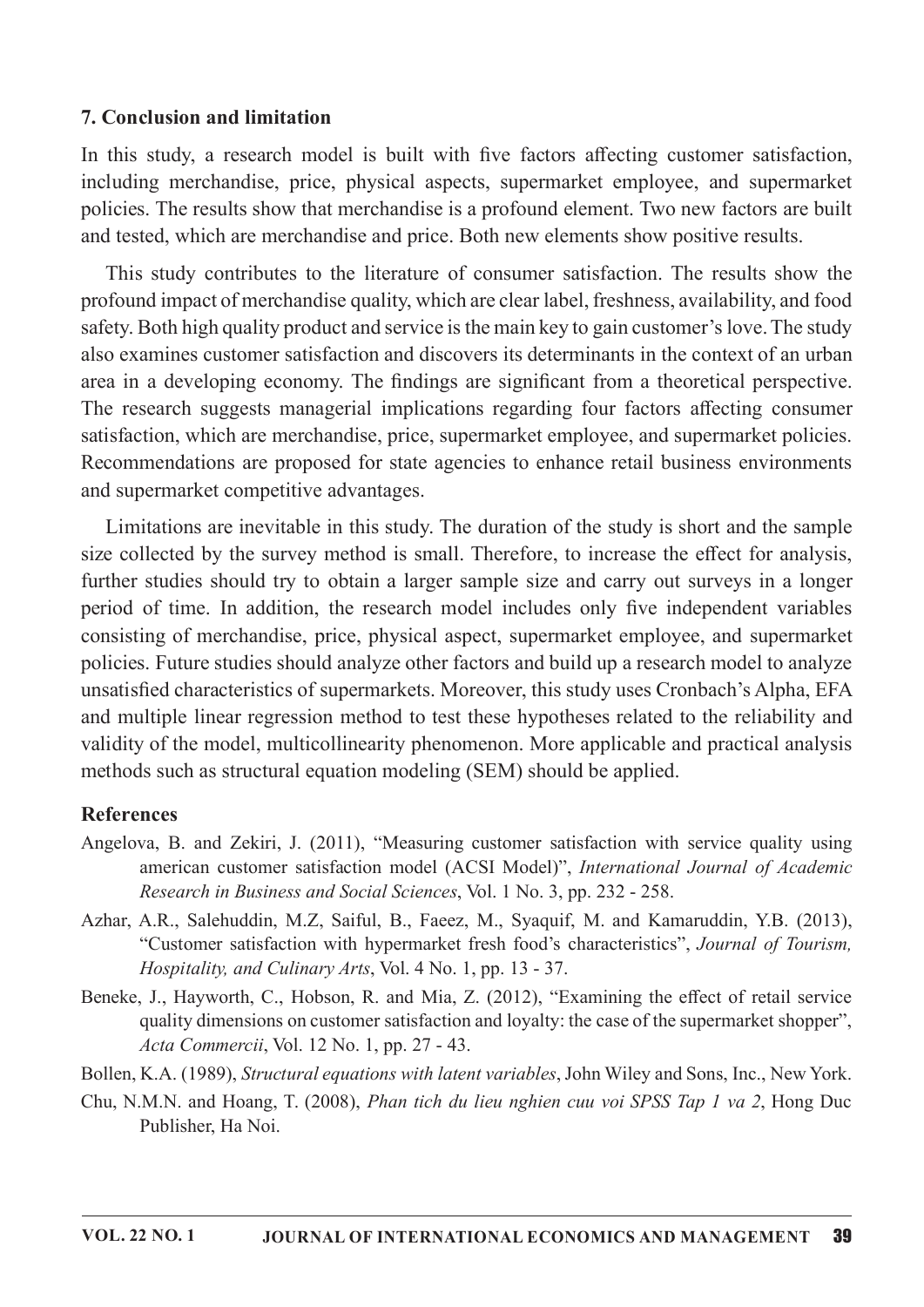- Chu, N.M.N. and Pham, T.N. (2013), "Phan tich cac nhan to tac dong toi quyet dinh cho kenh sieu thi mua thuc pham tuoi song cua nguoi tieu dung Tp. HCM", Tap chi Phat trien va Hoi nhap, Tap 10,So20,tr.46-51.
- Coenders, G. and O'Loughlin, C. (2002), "Application of the European Customer Satisfaction Index to postal services. Structural equation models versus partial least squares", Available at http:// www.udg.es/fcee/economia/n4.pdf (Accessed 20 March, 2020).
- Dabholkar, P.A., Thorpe, D.I. and Rentz, J.O. (1996), "A measure of service quality for retail stores: scale development and validation", Journal of the Academy of Marketing Science, Vol. 24 No.3,pp.3-16.
- Dang, V.M. (2019), "A study of determinants of supermarket service quality The case of Coopmart supermarket in Vietnam", Journal of Advances in Economics and Business, Vol. 7 No. 2, pp. 101 - 107.
- Deloitte Vietnam Company Limited. (2020), "Retail in Vietnam report", Deloitte Vietnam Company Limited, Vietnam, Available at https://www2.deloitte.com /content/dam/Deloitte/vn/ Documents/consumer-business/vn-cb-vietnam-consumer-retail-2020-updated.pdf (Accessed 30 July, 2020).
- Do, K.C. and Nguyen, L.T. (2015), "Su lua chon cua nguoi mua rau tai cho và sieu thi tren dia ban thanh pho Ha Noi", Tap chi Khoa hoc và Phat trien, Tap 13, So 2, tr. 308 - 315.
- Euro Asian research experts. (2018), "Vietnam retail report", Available at https://www.slideshare.net/ hoangduy203/vietnam-retail-report (Accessed 30 March, 2020).
- General Statistics Office of Vietnam. (2018), "Dien tich, dan so va mat do dan so phan theo dia phuong 2018", Available at gso.gov.vn (Accessed 27 March, 2020).
- Gonzalez-Benito, O., Martinez-Ruiz, M.P. and Molla-Descals, A. (2010), "Retail pricing decisions and product category competitive structure", Decision Support Systems Journal, Vol. 49 No. 1, pp.  $110 - 119$ .
- Hansemark, O.C. and Albinsson, M. (2004), "Customer satisfaction and retention: the experiences of individual employees", Managing Service Quality: an International Journal, Vol. 14 No. 1, pp. 40 - 57.
- Huyen, N.T.T. (2020), "The effect of brand image, perceived quality and brand experience on customer loyalty: an empirical investigation in the telecommunication industry in Vietnam", Journal of International Economics and Management, Vol. 20 No. 3, pp. 60 - 74.
- Jeevananda, D.S. (2011), "A study on customer satisfaction level at hypermarkets in Indian retail industry", Research Journal of Social Science and Management, Vol. 1 No. 3, pp.1 - 14.
- Kotler, P. (2003), Marketing management, Prentice-Hall Publisher, New Jersey.
- Le, H.T. (2019), Chat luong dich vu ban le cua mot so sieu thi kinh doanh tong hop tai Ha Noi, Luan an Tien si chuyen nganh Quan tri Kinh doanh, Hoc vien Khoa hoc Xa hoi, Vien Han lam Khoa hoc Xa hoi Viet Nam.
- Lewis, B. and Spyrakopoulos, S. (2001), "Banking; consumer attitudes; customer service; service quality; customer satisfaction", International Journal of Bank Marketing, Vol. 19, pp. 37 - 48.
- Mehta, S.C., Lalwani, A.K. and Han, S.L. (2000), "Service quality in retailing: relative efficiency of alternative measurement scales for different product-service environments", International Journal of Retail & Distribution Management, Vol. 28 No. 2, pp. 62 - 72.